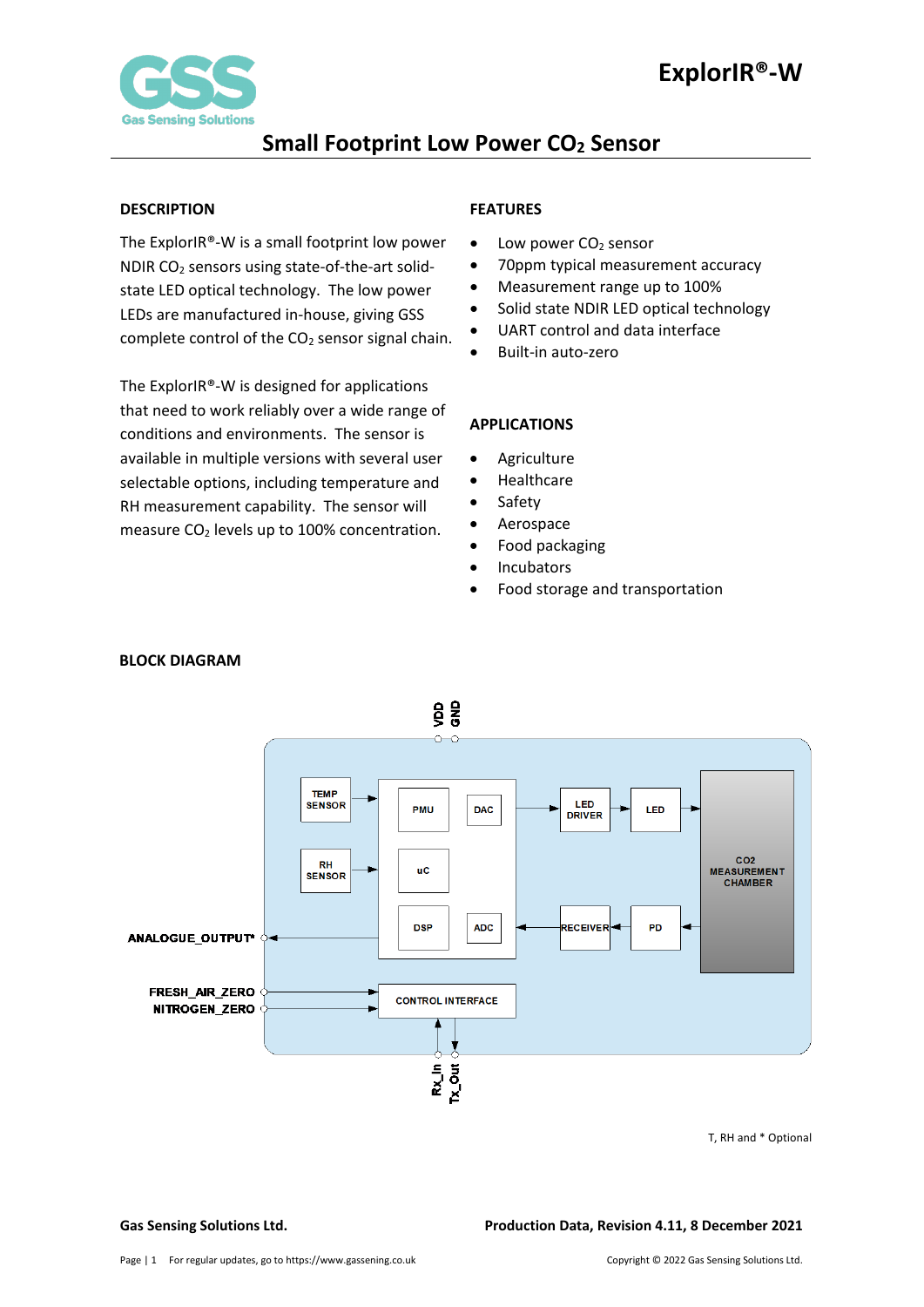

# **Small Footprint Low Power CO<sub>2</sub> Sensor**

### **TABLE OF CONTENTS**

| CO <sub>2</sub> ANALOGUE OUTPUT PERFORMANCE CHARACTERISTICS - ExplorIR®-W Option  9 |  |
|-------------------------------------------------------------------------------------|--|
|                                                                                     |  |
|                                                                                     |  |
|                                                                                     |  |
|                                                                                     |  |
|                                                                                     |  |
|                                                                                     |  |
|                                                                                     |  |
|                                                                                     |  |
|                                                                                     |  |
|                                                                                     |  |
|                                                                                     |  |
|                                                                                     |  |
|                                                                                     |  |
|                                                                                     |  |
|                                                                                     |  |
|                                                                                     |  |
|                                                                                     |  |
|                                                                                     |  |
|                                                                                     |  |
|                                                                                     |  |
|                                                                                     |  |
|                                                                                     |  |
|                                                                                     |  |
|                                                                                     |  |
|                                                                                     |  |
|                                                                                     |  |
|                                                                                     |  |
|                                                                                     |  |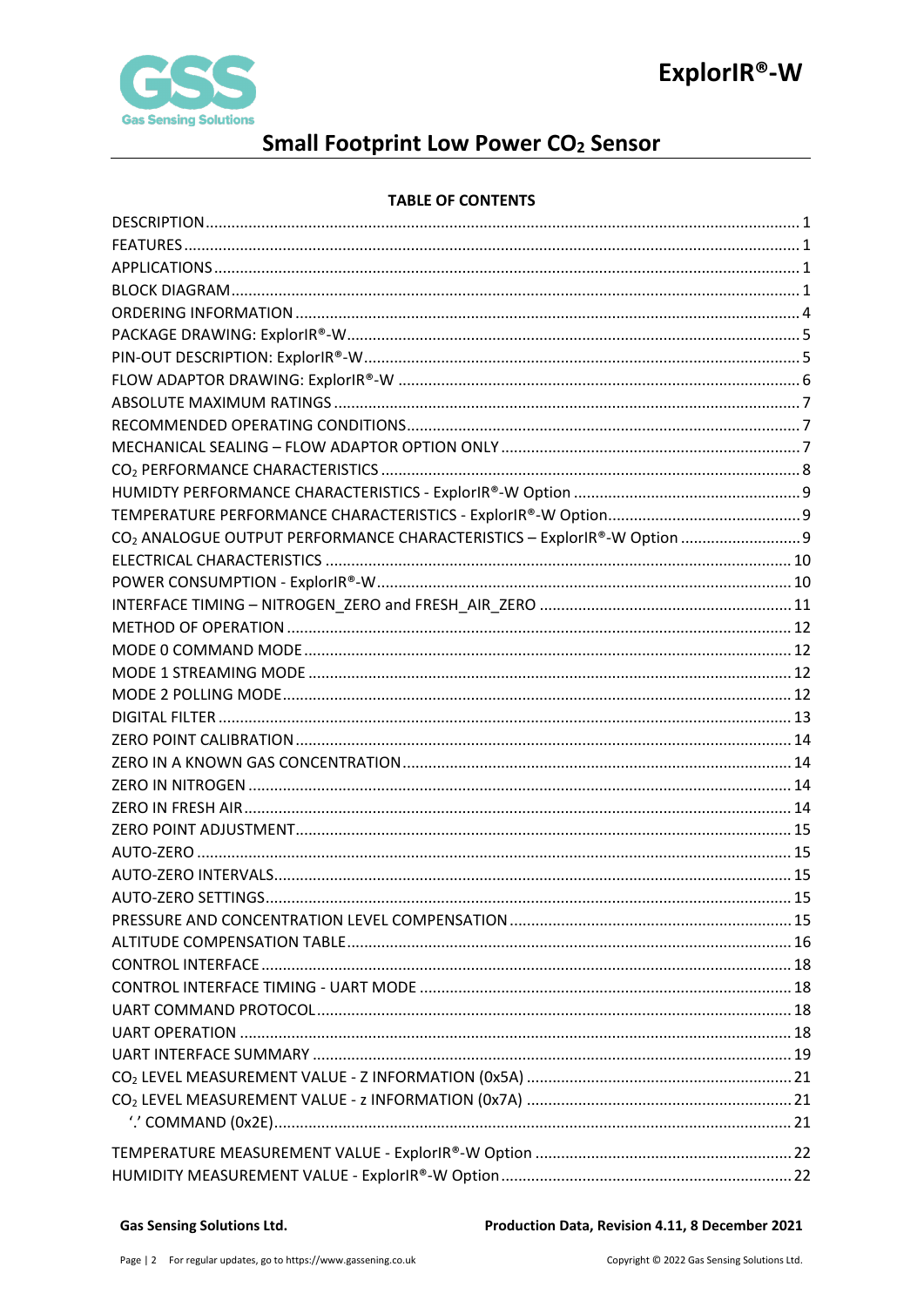

# **Small Footprint Low Power CO<sub>2</sub> Sensor**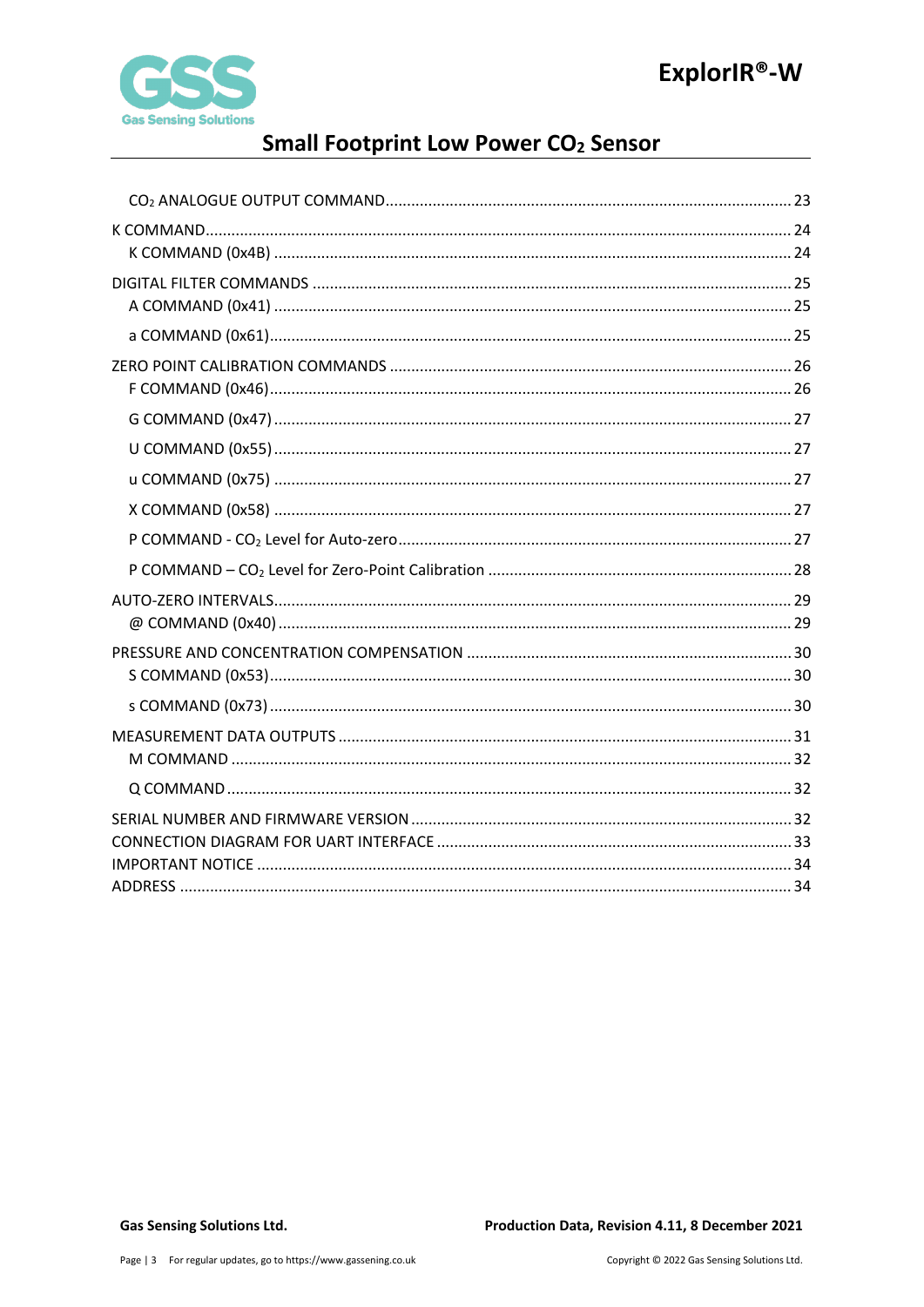

### <span id="page-3-0"></span>**ORDERING INFORMATION**

### **EXPLORIR-W-X-XXX-X**

|    | X            | <b>Measurement Range</b>       |  |  |
|----|--------------|--------------------------------|--|--|
|    | 5            | $0 - 5%$                       |  |  |
| 20 |              | $0 - 20%$                      |  |  |
| 60 |              | 0-60%                          |  |  |
|    | 100          | 0-100%                         |  |  |
|    |              |                                |  |  |
|    | X            | <b>Temperature Range</b>       |  |  |
|    | F            | Extended, -25 to 55°C          |  |  |
|    | <b>Blank</b> | $0$ to $50^{\circ}$ C          |  |  |
|    |              |                                |  |  |
| X  |              | <b>Flow Adaptor</b>            |  |  |
| F  |              | Included                       |  |  |
|    | <b>Blank</b> | Not included                   |  |  |
|    |              |                                |  |  |
|    | X            | <b>Temperature and RH</b>      |  |  |
|    | н            | Included                       |  |  |
|    | <b>Blank</b> | Not Included                   |  |  |
|    |              |                                |  |  |
|    | X            | CO <sub>2</sub> Voltage Output |  |  |
|    |              |                                |  |  |
|    | v            | Included                       |  |  |
|    | x            | Not included                   |  |  |

### **Notes:**

1. Sensors are shipped individually

**See separate data sheet for ExplorIR®-W evaluation kit options**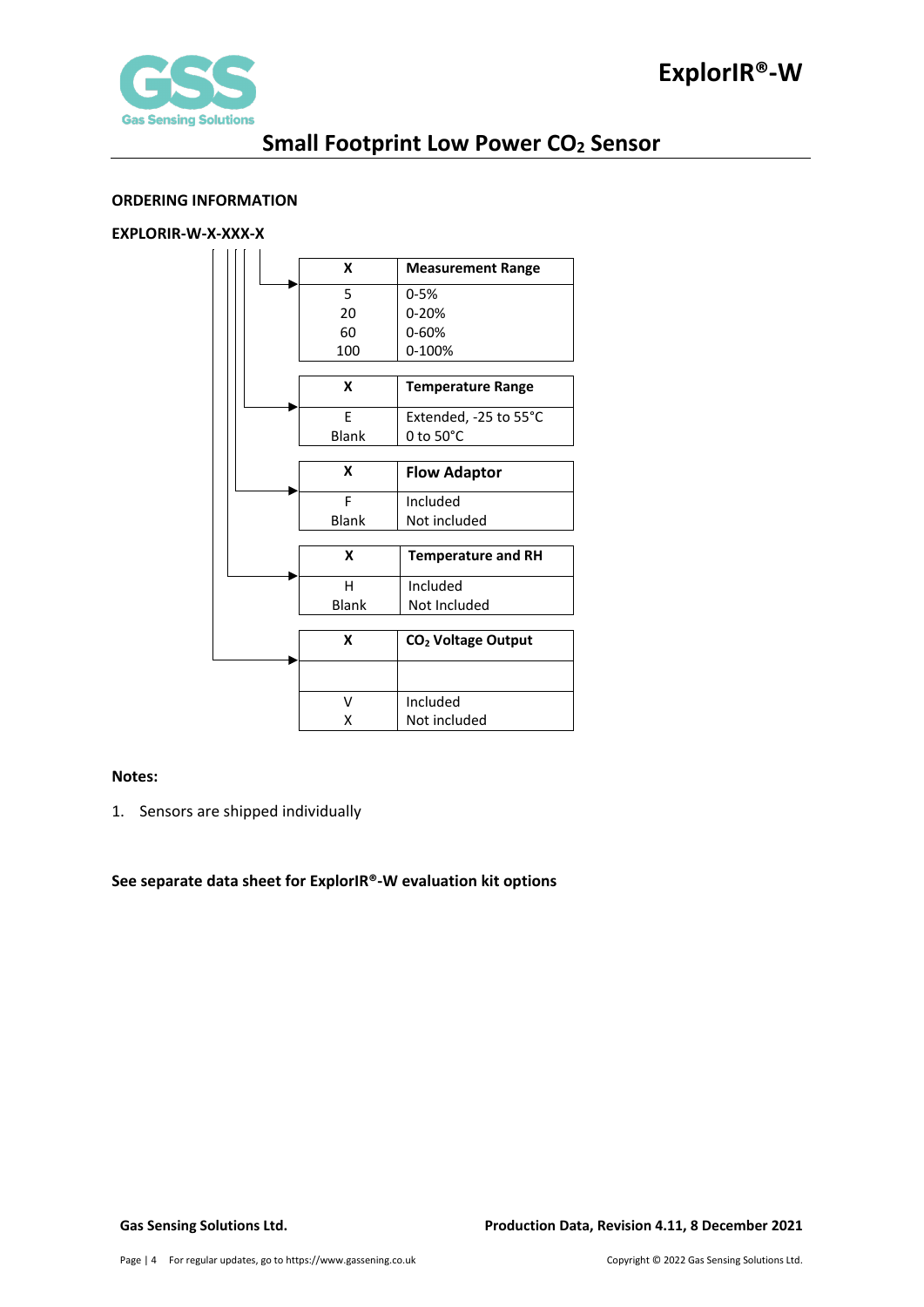

### <span id="page-4-0"></span>**PACKAGE DRAWING: ExplorIR®-W**











**Weight = ~6g**

### <span id="page-4-1"></span>**PIN-OUT DESCRIPTION: ExplorIR®-W**

| PIN | <b>NAME</b>     | <b>TYPE</b>     | <b>DESCRIPTION</b>                      |
|-----|-----------------|-----------------|-----------------------------------------|
|     | <b>GND</b>      | Supply          | Sensor ground                           |
| 2   | <b>NC</b>       | Unused          | Do Not Connect                          |
| 3   | <b>VDD</b>      | Supply          | Sensor supply voltage                   |
| 4   | <b>GND</b>      | Supply          | Sensor ground                           |
| 5   | $Rx$ In         | Digital Input   | <b>UART Receive Input</b>               |
| 6   | <b>GND</b>      | Supply          | Sensor ground                           |
| 7   | Tx Out          | Digital Output  | <b>UART Transmit Output</b>             |
| 8   | NITROGEN ZERO   | Digital Input   | Set low to initiate a Zero in Nitrogen  |
|     |                 |                 | <b>Calibration Cycle</b>                |
| 9   | ANALOGUE OUTPUT | Analogue Output | CO <sub>2</sub> Level (Optional)        |
| 10  | FRESH AIR ZERO  | Digital Input   | Set low to initiate a Zero in Fresh Air |
|     |                 |                 | <b>Calibration Cycle</b>                |

### **Gas Sensing Solutions Ltd. Production Data, Revision 4.11, 8 December 2021**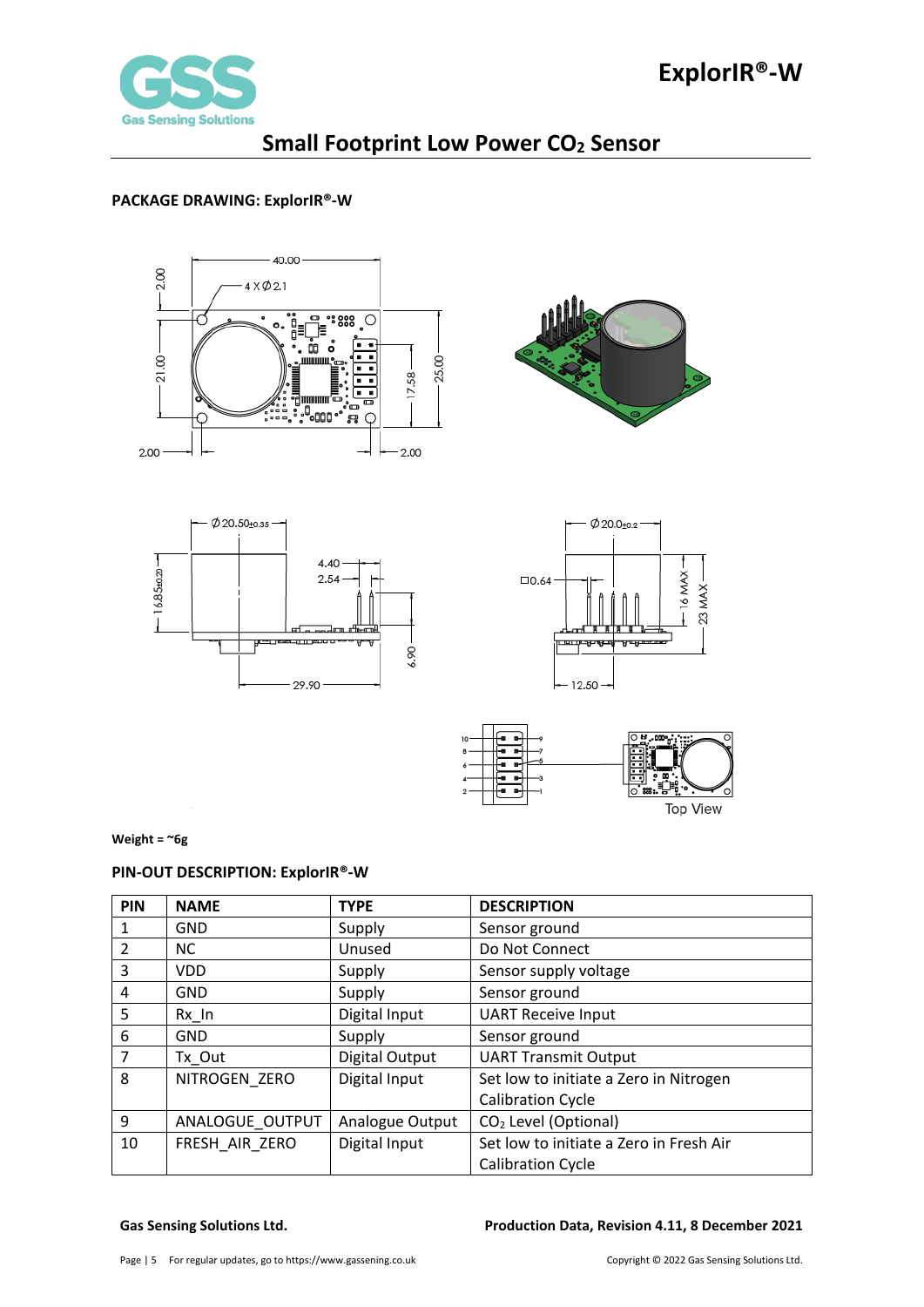

### <span id="page-5-0"></span>**FLOW ADAPTOR DRAWING: ExplorIR®-W**











 $-12.50 -$ 

### **Notes**

**1.** The flow adaptor is sealed over the existing outer body of the sensor and replaces the membrane cover of the standard sensor

 $-30.08 -$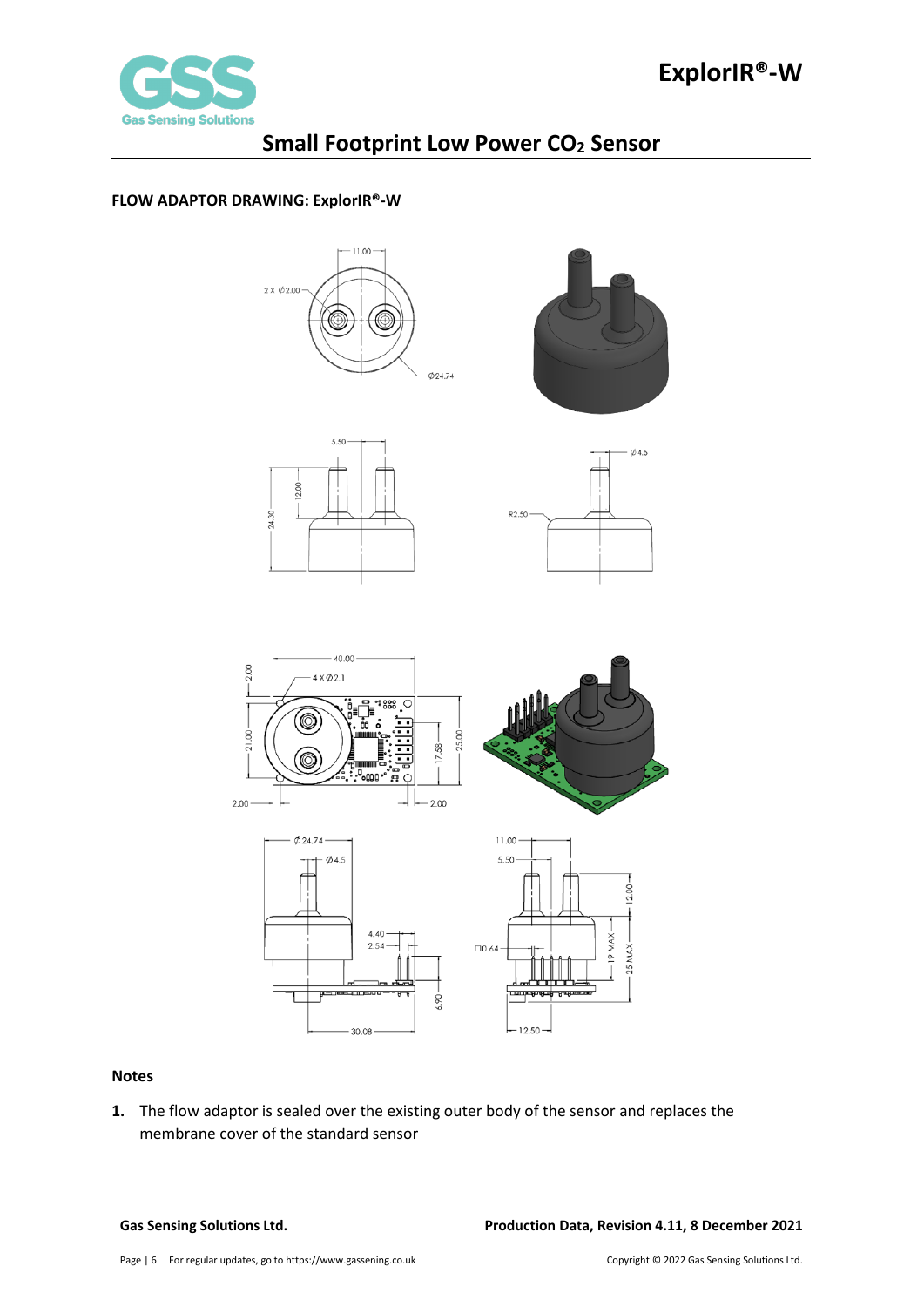

### <span id="page-6-0"></span>**ABSOLUTE MAXIMUM RATINGS**

Absolute Maximum Ratings are stress ratings only. Permanent damage to the ExplorIR® may be caused by continuously operating at or beyond these limits. The ExplorIR® functional operating limits and guaranteed performance specifications are given at the test conditions specified.



ESD Sensitive Device. This sensor uses ESD sensitive components. It is therefore generically susceptible to damage from excessive static voltages. Proper ESD precautions must be taken during handling and storage of this device.

| <b>CONDITION</b>                              | <b>MIN</b>      | <b>MAX</b>      |
|-----------------------------------------------|-----------------|-----------------|
| <b>Supply Voltages</b>                        | $-0.3V$         | $+6.0V$         |
| Voltage Range Digital Inputs                  | $GND -0.3V$     | 5V              |
| Operating Temperature Range (T <sub>a</sub> ) |                 |                 |
| Standard                                      | $0^{\circ}$ C   | $+50^{\circ}$ C |
| Extended                                      | $-25^{\circ}$ C | $+55^{\circ}$ C |
| Storage Temperature Range                     | $-40^{\circ}$ C | $+70^{\circ}$ C |
| Humidity Range (RH), Non-                     | 0               | 95%             |
| Condensing                                    |                 |                 |
| <b>Operating Ambient Pressure Range</b>       | 500mbar         | 2bar            |

### <span id="page-6-1"></span>**RECOMMENDED OPERATING CONDITIONS**

| <b>PARAMETER</b> | <b>SYMBOL</b> | <b>MIN</b> | <b>TYP</b>  | <b>MAX</b> | UNIT |
|------------------|---------------|------------|-------------|------------|------|
| Supply           | VDD           | 3.25       | ົາ າ<br>ر.ر | J.J        |      |
| Ground           | GND           |            |             |            |      |

### <span id="page-6-2"></span>**MECHANICAL SEALING – FLOW ADAPTOR OPTION ONLY**

| <b>CONDITION</b>                  | <b>MIN</b> | <b>MAX</b> |
|-----------------------------------|------------|------------|
| Test gauge pressure <sup>1</sup>  | 0.3bar     |            |
| Burst gauge pressure <sup>2</sup> | 2bar       |            |

### **Test Conditions Unless Otherwise Specified**

**1.** The mechanical sealing between the flow adaptor and sensor housing is tested by pressurising the gas chamber to 0.3bar. The pressure reading must not drop by more than 1mbar within 30 seconds

- **2.** Guaranteed by design, not tested
- **3.** Sensors with a membrane cover do not have an air-tight seal between the sensor casing and the main sensor body.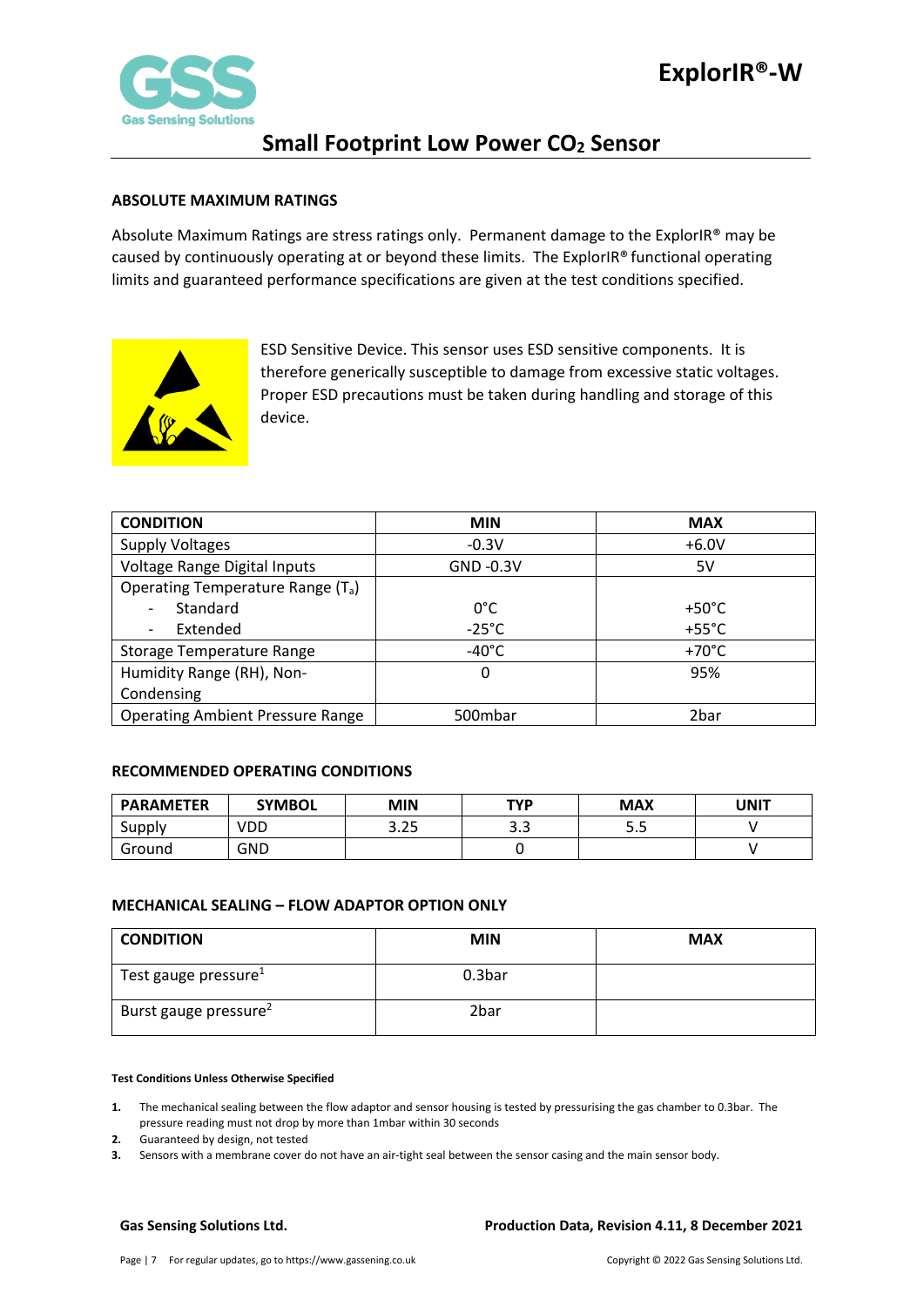

### <span id="page-7-0"></span>**CO2 PERFORMANCE CHARACTERISTICS**

### **Test Conditions Unless Otherwise Specified**

VDD = 3.3V, GND = 0V.  $CO_2$  = 450ppm, RH = 0% non-condensing, T= 25°C, Pressure = 1013mbar

| <b>PARAMETER</b>                               | <b>SYMBOL</b> | <b>TEST</b>                                          | <b>MIN</b> | <b>TYP</b>                            | <b>MAX</b>          | <b>UNIT</b> |
|------------------------------------------------|---------------|------------------------------------------------------|------------|---------------------------------------|---------------------|-------------|
|                                                |               | <b>CONDITIONS</b>                                    |            |                                       |                     |             |
| CO <sub>2</sub> measurement                    |               |                                                      | 0          |                                       | 5                   | $\%$        |
| range                                          |               |                                                      | 0          |                                       | 20                  | %           |
|                                                |               |                                                      | 0          |                                       | 60                  | $\%$        |
|                                                |               |                                                      | 0          |                                       | 100                 | $\%$        |
| Accuracy<br>(Peak-Peak) 0-60%                  |               | @25°C                                                |            | ±(70<br>$+5%$ rdg)                    | ±(100<br>$+5%$ rdg) | ppm         |
|                                                |               | 0°C to +55°C, after<br>auto-zero @25°C               |            | $±(70 + 5%$ rdg<br>$+0.1%$<br>per°C)  |                     | ppm         |
|                                                |               | -25°C to +55°C, after<br>auto-zero @25°C             |            | ±(70+5%rdg<br>$+0.1%$<br>per°C)       |                     | ppm         |
| Accuracy<br>(Peak-Peak) 0-100%                 |               | @25°C                                                |            | ±(300<br>$+5%$ rdg)                   | ±(300<br>$+5%$ rdg) | ppm         |
|                                                |               | 0°C to +55°C, after<br>auto-zero @25°C               |            | ±(300<br>+5%rdg<br>$+0.1%$<br>per°C)  |                     | ppm         |
|                                                |               | -25°C to +55°C, after<br>auto-zero @25°C             |            | ±(1000<br>+5%rdg<br>$+0.1%$<br>per°C) |                     | ppm         |
| CO <sub>2</sub> RMS Noise                      |               | Digital filter setting 16                            |            | 6                                     |                     | ppm         |
| Time to Valid<br>Measurement<br>After Power-On |               | First value from<br>sensor                           |            | 1.2                                   |                     | secs        |
| <b>Response Time</b>                           |               | T <sub>90</sub> , no filter, diffusion               |            | 8                                     |                     | secs        |
|                                                |               | $T_{90}$ , filter = 16,<br>diffusion                 |            | 22                                    |                     |             |
|                                                |               | T <sub>90</sub> , no filter<br>@ 0.1l/min, flow port |            | 5.0                                   |                     |             |
|                                                |               | $T_{90}$ , filter = 16<br>@ 0.1l/min. flow port      |            | 18                                    |                     |             |
| Repeatability                                  |               | @25°C, 0-60%                                         |            | ±(70<br>$+5%$ rdg)                    |                     | ppm         |
|                                                |               | @25°C, 0-100%                                        |            | ±(300<br>+5%rdg)                      |                     | ppm         |
| Current                                        |               | Peak current when<br>sampling                        |            | 35                                    |                     | mA          |
| Consumption                                    |               | Peak at turn-on                                      |            | 40                                    |                     | mA          |
|                                                |               | <b>SLEEP Mode</b><br>(K 0 command)                   |            | 0.01                                  |                     | mA          |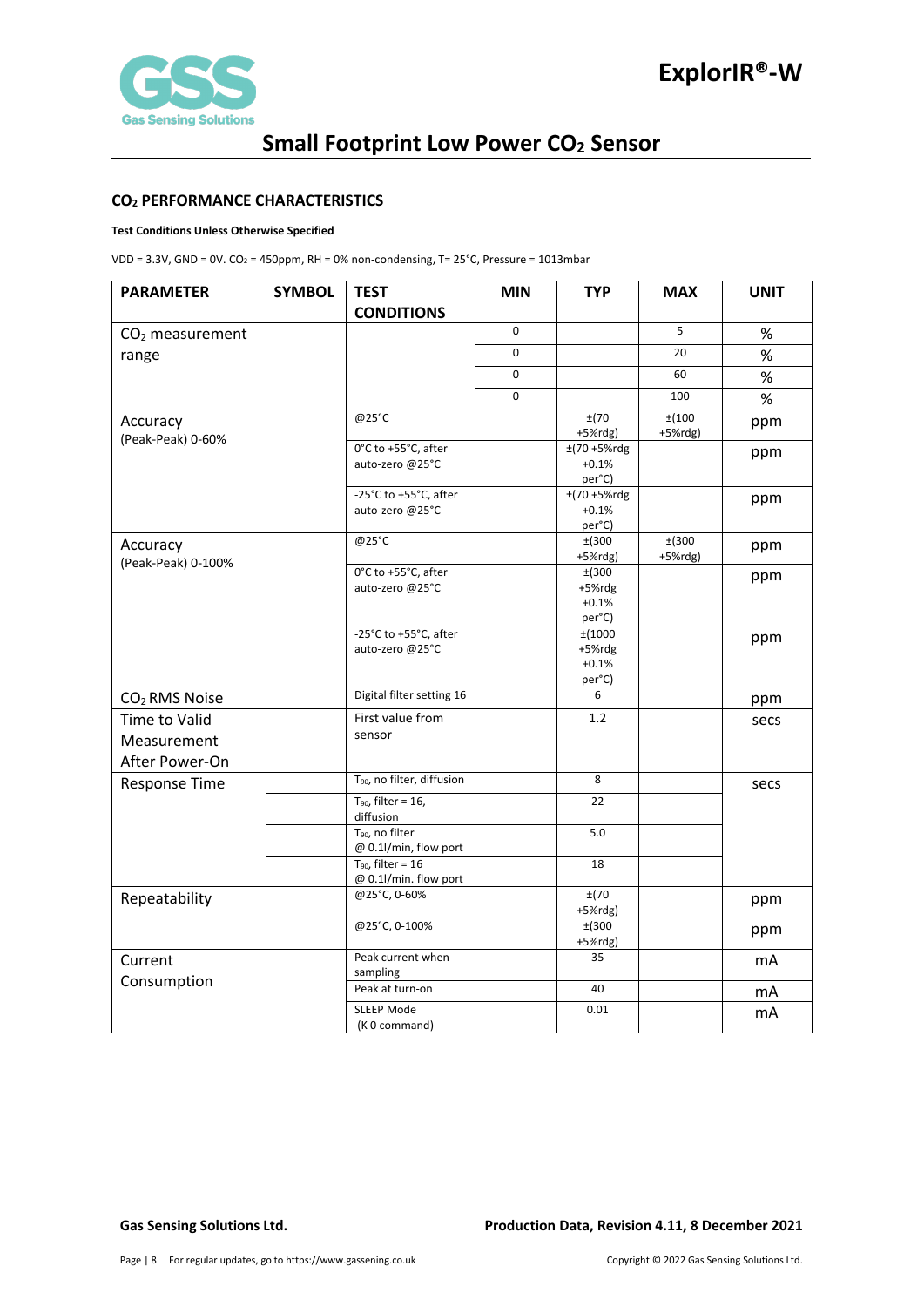

### <span id="page-8-0"></span>**HUMIDTY PERFORMANCE CHARACTERISTICS - ExplorIR®-W Option**

| <b>PARAMETER</b> | <b>SYMBOL</b> | <b>TEST</b><br><b>CONDITIONS</b> | <b>MIN</b> | <b>TYP</b> | <b>MAX</b> | <b>UNIT</b> |
|------------------|---------------|----------------------------------|------------|------------|------------|-------------|
| Humidity         |               |                                  | 0          |            | 100        | %           |
| measurement      |               |                                  |            |            |            |             |
| range            |               |                                  |            |            |            |             |
| Accuracy         |               | @25°C                            |            | ±3         |            | % RH        |
|                  |               |                                  |            |            |            |             |
| Repeatability    |               | @25°C                            |            | ±1         |            | %           |
| Response time    |               | 0-50%                            |            | <8         |            | secs        |
| Accuracy drift   |               |                                  |            | 0.25       |            | % RH/Yr     |

### <span id="page-8-1"></span>**TEMPERATURE PERFORMANCE CHARACTERISTICS - ExplorIR®-W Option**

| <b>PARAMETER</b>           | <b>SYMBOL</b> | <b>TEST</b><br><b>CONDITIONS</b> | <b>MIN</b> | <b>TYP</b> | <b>MAX</b> | <b>UNIT</b> |
|----------------------------|---------------|----------------------------------|------------|------------|------------|-------------|
| Temperature<br>measurement |               |                                  | $-25$      |            | 55         | °C          |
| range                      |               |                                  |            |            |            |             |
| Accuracy                   |               | $0-50^{\circ}$ C                 |            | ±0.5       |            | °C          |
| Repeatability              |               | @25°C                            |            | ±0.1       |            | %           |
| Response time              |               | 0-50%, @25°C                     |            | $>10$      |            | secs        |
| Accuracy drift             |               |                                  |            | 0.03       |            | $%$ /Yr     |

### <span id="page-8-2"></span>**CO2 ANALOGUE OUTPUT PERFORMANCE CHARACTERISTICS – ExplorIR®-W Option**

| <b>PARAMETER</b>               | <b>SYMBOL</b>   | <b>TEST</b><br><b>CONDITIONS</b>                 | <b>MIN</b> | <b>TYP</b> | <b>MAX</b> | <b>UNIT</b> |
|--------------------------------|-----------------|--------------------------------------------------|------------|------------|------------|-------------|
| Output voltage<br>range $1, 2$ | ANALOGUE OUTPUT |                                                  | 0          |            | <b>VDD</b> | v           |
| $CO2$ level                    |                 | $0 - 10%$                                        |            | 33         |            | uV/ppm      |
|                                |                 | $0 - 20%$                                        |            | 16.5       |            | uV/ppm      |
|                                |                 | $0 - 60%$                                        |            | 5.5        |            | uV/ppm      |
|                                |                 | 0-100%                                           |            | 3.3        |            | uV/ppm      |
| Repeatability                  |                 | @25°C, 0-60%                                     |            | ±0.1       |            | %           |
|                                |                 | @25°C, 0-100%                                    |            | ±0.1       |            | %           |
| Response time                  |                 | From 0ppm to T <sub>50</sub><br>default settings |            | 0.5        |            | secs        |

### **Notes**

1. The output CO<sub>2</sub> accuracy is degraded where ANALOGUE\_OUTPUT <50mV, or >VDD-50mV

2. ANALOGUE\_OUTPUT accuracy specified with a resistive loading  $@>100K$ ohm, VDD = 3.3V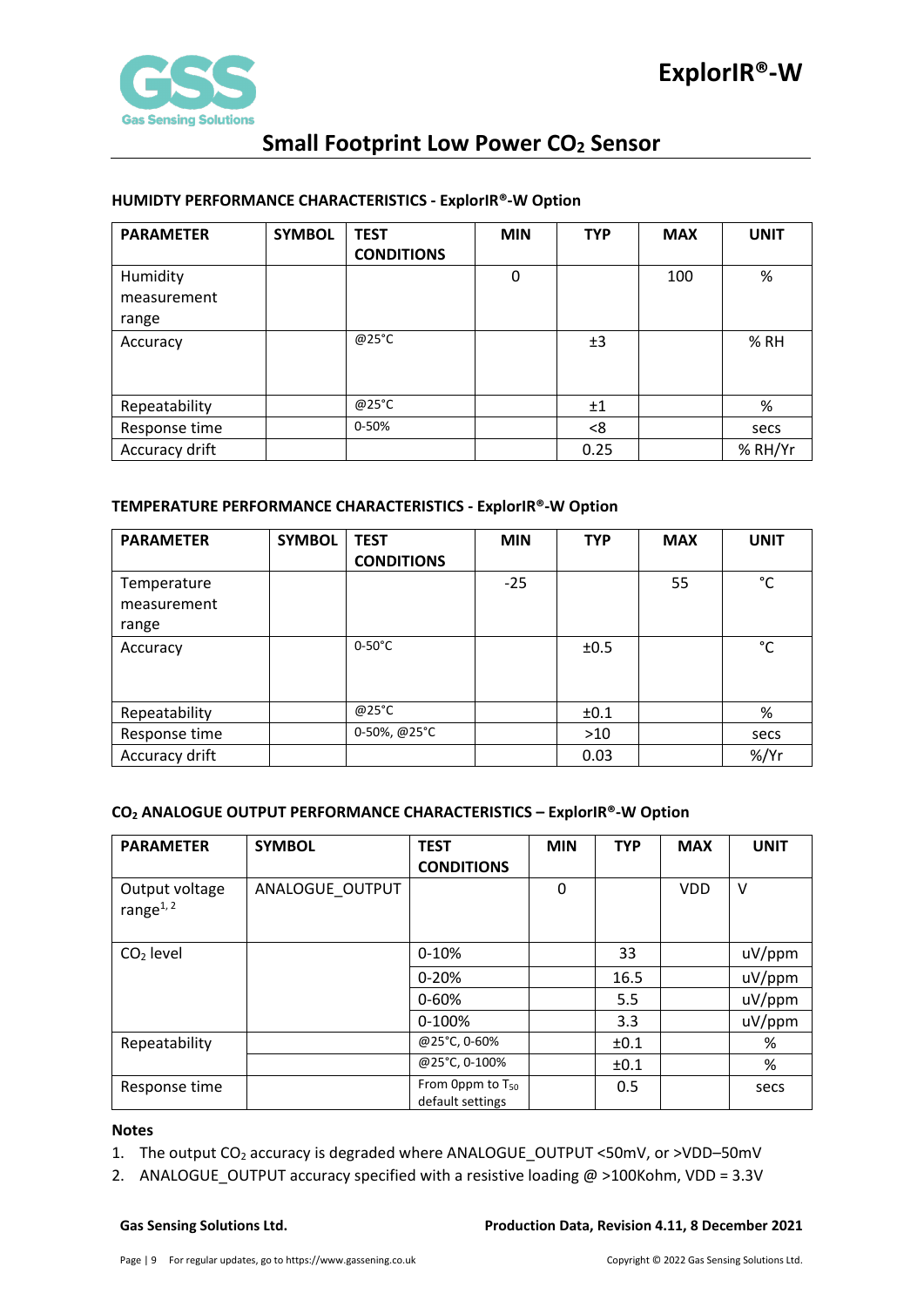

### <span id="page-9-0"></span>**ELECTRICAL CHARACTERISTICS**

| <b>PARAMETER</b>            | <b>SYMBOL</b> | <b>TEST</b>       | <b>MIN</b> | <b>TYP</b> | <b>MAX</b> | UNIT |
|-----------------------------|---------------|-------------------|------------|------------|------------|------|
|                             |               | <b>CONDITIONS</b> |            |            |            |      |
| <b>Digital Input/Output</b> |               |                   |            |            |            |      |
| Input HIGH Level            |               |                   | 1.8        |            |            |      |
| Input LOW Level             |               |                   |            |            | 1.0        |      |
| Output HIGH Level           |               | $I_{OH}$ = +1 mA  | 2.6        |            | 3.0        |      |
| Output LOW Level            |               | $I_{OL}$ = -1 mA  |            |            | 0.4        |      |

### <span id="page-9-1"></span>**POWER CONSUMPTION - ExplorIR®-W**

### **Test Conditions Unless Otherwise Specified**

VDD =  $3.3V$ , GND = 0V. CO<sub>2</sub> = 450ppm, RH = 0% non-condensing, T=  $25^{\circ}$ C, Pressure = 1013mbar

| <b>SETTING</b>      | <b>SYMBOL</b> | <b>TEST CONDITIONS</b>          | <b>VDD</b> |          | <b>Total</b><br><b>Power</b> |
|---------------------|---------------|---------------------------------|------------|----------|------------------------------|
|                     |               |                                 | v          | $1$ (mA) | mW                           |
| <b>OFF</b>          |               | No power applied                |            | 0        | 0                            |
| Active, KO SLEEP    |               |                                 | 3.3        | 0.01     | 0.03                         |
| mode, no            |               |                                 |            |          |                              |
| measurement         |               |                                 |            |          |                              |
| Active, K1 mode     |               | Default settings                | 3.3        | 1        | 3.5                          |
| whilst taking $CO2$ |               |                                 |            |          |                              |
| measurements        |               |                                 |            |          |                              |
| -H option           |               | Temperature & Relative          |            | $+0.05$  | $+0.2$                       |
|                     |               | Humidity                        |            |          |                              |
| -V option           |               | Analogue CO <sub>2</sub> output |            | $+0.02$  | $+0.1$                       |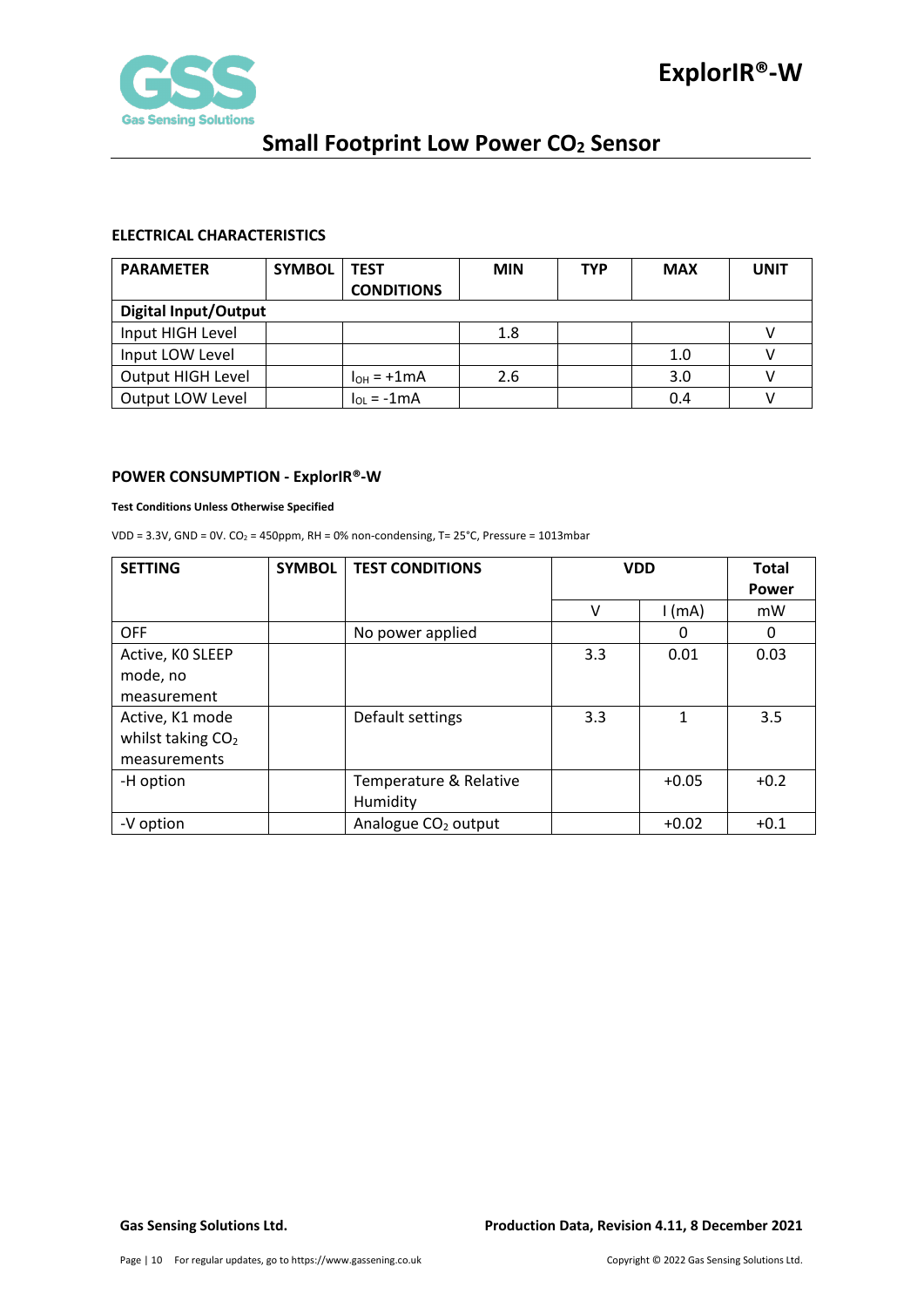

### <span id="page-10-0"></span>**INTERFACE TIMING – NITROGEN\_ZERO and FRESH\_AIR\_ZERO**



| <b>PARAMETER</b>              | <b>SYMBOL</b> | <b>MIN</b> | <b>TYP</b> | <b>MAX</b> | <b>UNIT</b> |
|-------------------------------|---------------|------------|------------|------------|-------------|
| Power On to NITROGEN ZERO     |               | Time to    |            |            |             |
| Ready                         |               | stable gas |            |            |             |
| NITROGEN ZERO Low Pulse-Width | T2            |            |            |            |             |
| Control Interface Setup Time  | lз            | 600        |            |            | ns          |

### **Notes**

- 1. The timing for FRESH\_AIR\_ZERO is identical to NITROGEN\_ZERO
- 2. Ensure gas concentration is stable  $(t_1)$  before beginning zeroing process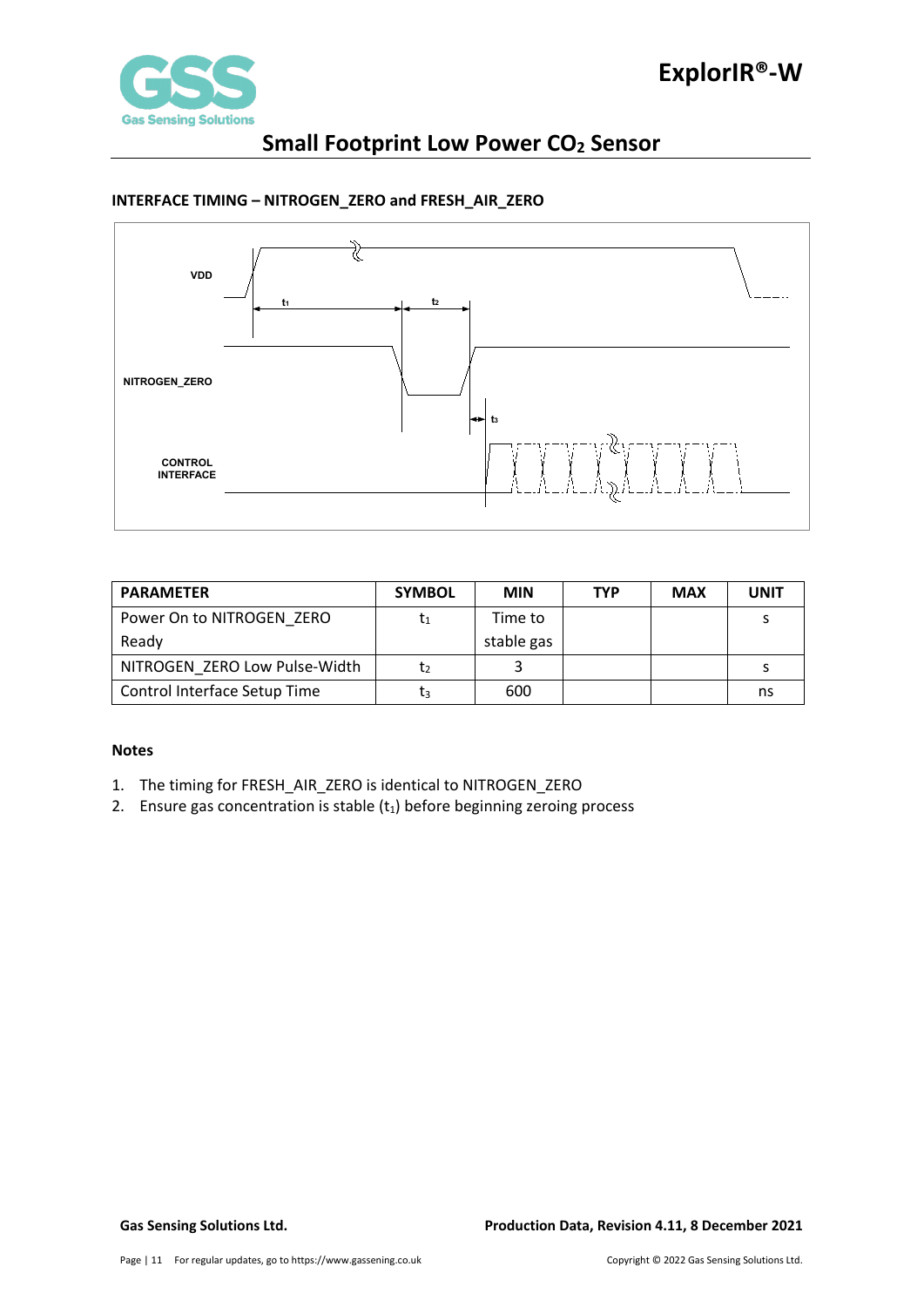

### <span id="page-11-0"></span>**METHOD OF OPERATION**

After power is applied to the ExplorIR®-W, the sensor will automatically start to take  $CO<sub>2</sub>$ measurements using the Mode 1 default settings, where the sensor is pre-programmed to send  $CO<sub>2</sub>$ measurement data at 2 readings per second. The measurement rate is fixed at 2 readings per second at 9600 baud rate. The sensor will return the previous CO<sub>2</sub> measurement results if the user requests more frequent measurements. The ExplorIR®-W has 3 potential modes of operation.

### <span id="page-11-1"></span>**MODE 0 COMMAND MODE**

In this mode, the sensor is in a SLEEP mode, waiting for commands. No measurements are made. There is no latency in command responses. All commands that report measurements or alter the zero-point settings are disabled in Mode 0. Mode 0 is NOT retained after power cycling.

### <span id="page-11-2"></span>**MODE 1 STREAMING MODE**

This is the factory default setting. Measurements are reported twice per second. Commands are processed when received, except during measurement activity, so there may be a time delay of up to 10ms in responding to commands.

### <span id="page-11-3"></span>**MODE 2 POLLING MODE**

In polling mode, the sensor only reports readings when requested. The sensor will continue to take measurements in the background, but the output stream is suppressed until data is requested. The sensor will always power up in streaming or polling mode, whichever mode was used before the power cycle.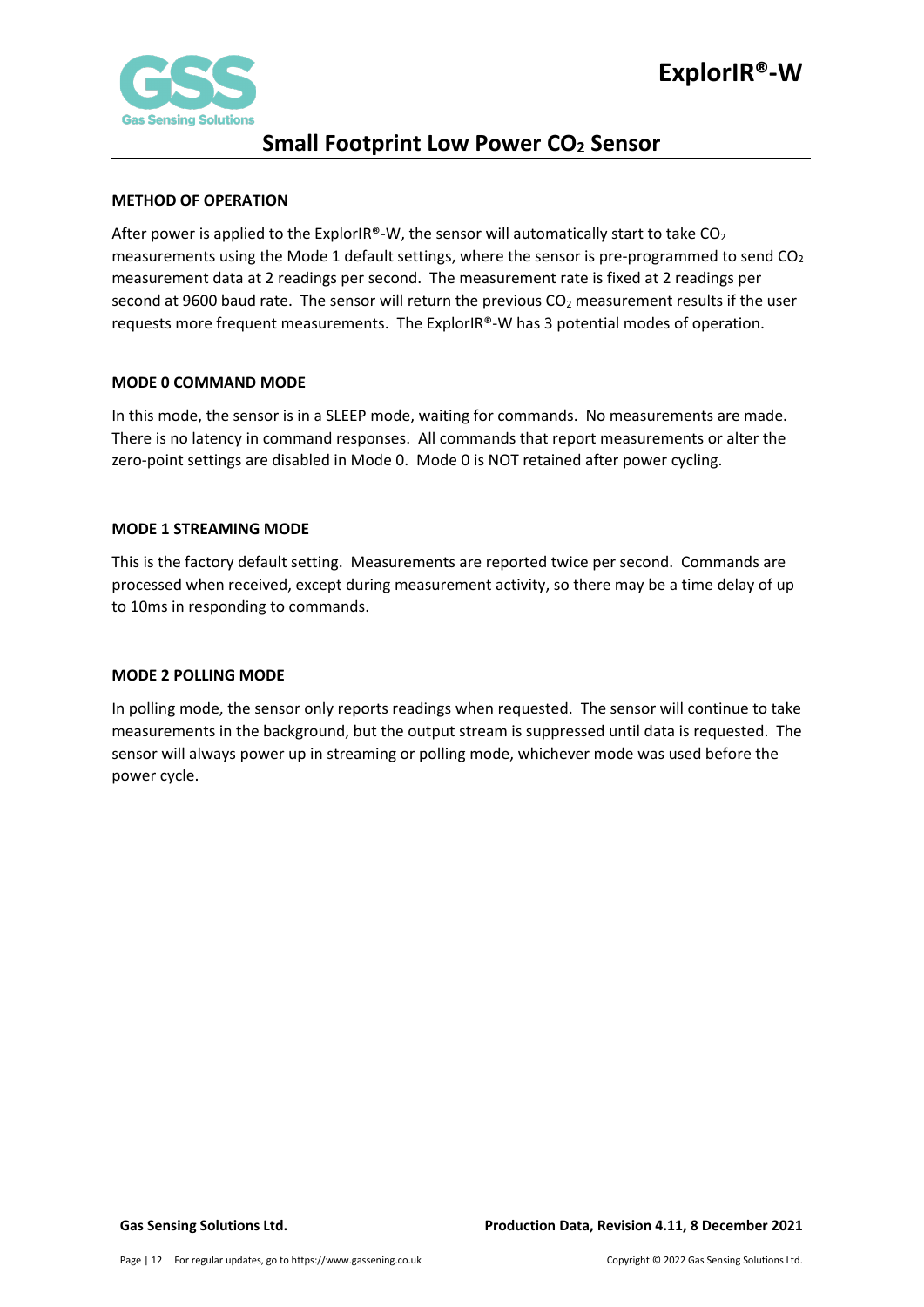

### <span id="page-12-0"></span>**DIGITAL FILTER**

The  $CO<sub>2</sub>$  gas chamber is illuminated with a nominal 4.25um wavelength LED and the signal received using a photo-diode. The signal from the photo-diode is processed and filtered by the sensor to remove noise and provide an accurate  $CO<sub>2</sub>$  reading. High frequency noise coming from the sampling process is removed using a proprietary lowpass filter. The digital filter setting can be varied, allowing the user to reduce measurement noise at the expense of the measurement response time. The ideal digital filter setting is application specific and is normally a balance between  $CO<sub>2</sub>$  reading accuracy and response time. The ExplorIR®-W sensor will also output the raw unfiltered  $CO<sub>2</sub>$ measurement data. This data can be post processed using alternative filter algorithms.



The graph above shows the effects of the filter on the  $CO<sub>2</sub>$  measurement data (Z or z). The unfiltered output is shown in orange and the filtered output shown in blue.



The graph above shows the effect of the filter on response times. Increasing the filter setting increases the measurement output response time.  $T_{90}$  is the time to 90% of reading. The ExplorIR®-W takes 2 readings per second.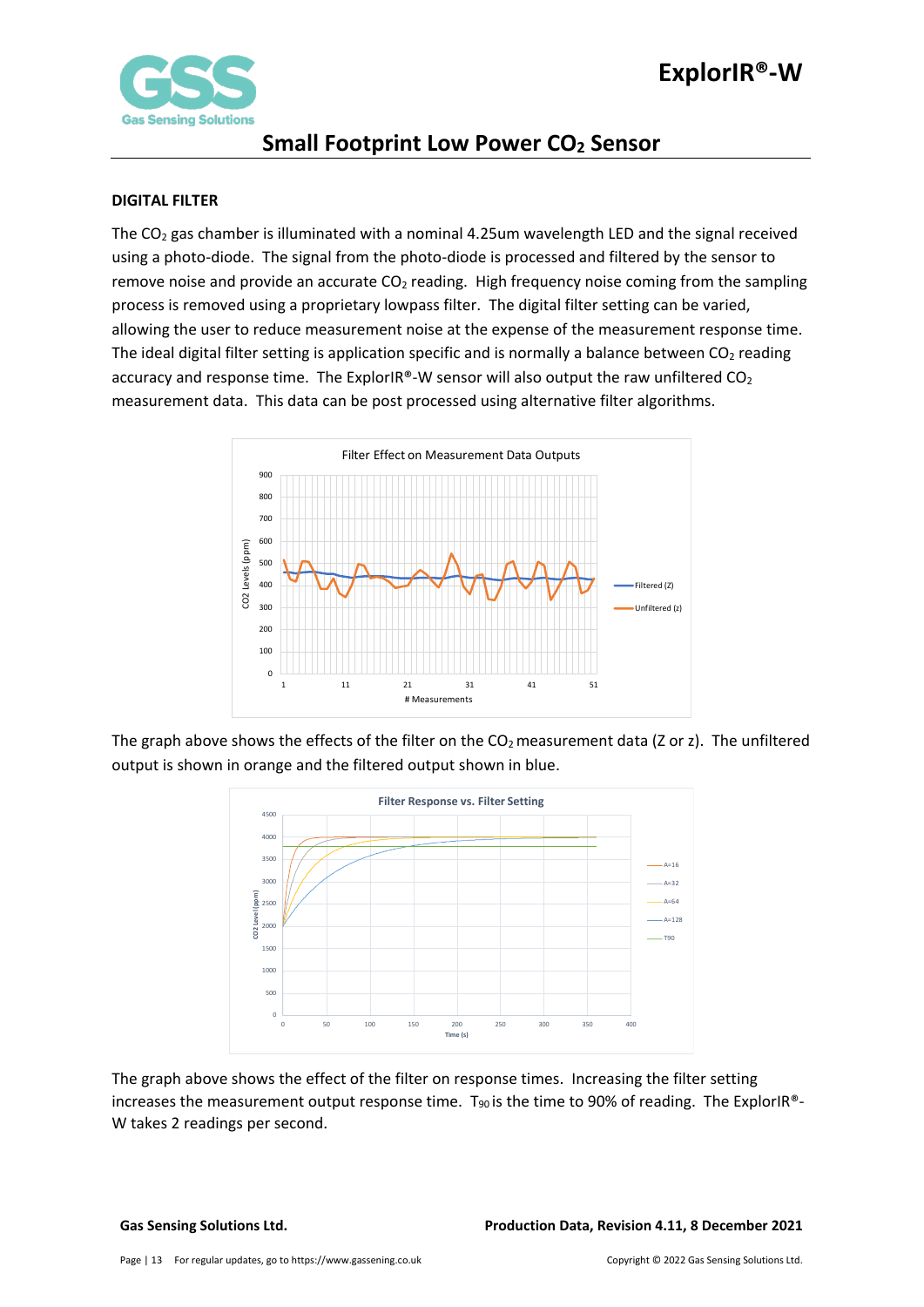

## **Small Footprint Low Power CO<sub>2</sub> Sensor**

### <span id="page-13-0"></span>**ZERO POINT CALIBRATION**

There are a several methods available to the user to calibrate the zero point of the sensor. The recommended method is zero-point calibration in a known gas concentration. In all cases, the best zero is obtained when the gas concentration is stable, and the sensor is at a stabilised temperature.

Note that zero-point calibrations are not cumulative and only the latest zero-point calibration is effective. For example, there is no benefit in calibrating in nitrogen, and then calibrating in a calibration gas. The sensor will store only the latest zero point.

To improve calibration accuracy, the recommended digital filter setting is 32. See the 'A' command.

### <span id="page-13-1"></span>**ZERO IN A KNOWN GAS CONCENTRATION**

Place the sensor in a known gas concentration, power up the sensor and allow time for the sensor temperature to stabilise, and for the gas to be fully diffused into the sensor.

Send the *ZERO IN A KNOWN GAS CONCENTRATION* command X to the sensor. The sensor will be zeroed using the known gas concentration level sent by the user. The concentration value written to the sensor must be scaled dependent on the sensor CO2 measurement range. The multiplier for the scaling factor is set according to the range of the sensor, see the '.' command.

### <span id="page-13-2"></span>**ZERO IN NITROGEN**

Place the sensor in nitrogen gas and allow time for the sensor temperature to stabilise and the gas to be fully diffused into the sensor. Send the *ZERO IN NITROGEN* command U to the sensor. The sensor is calibrated assuming a 0ppm CO<sub>2</sub> environment.

This function can also be enabled in hardware by pulling the NITROGEN\_ZERO pin low for greater than 3 seconds.

### <span id="page-13-3"></span>**ZERO IN FRESH AIR**

If there is no calibration gas or nitrogen available, the sensor zero point can be set in fresh air. Ambient  $CO<sub>2</sub>$  concentrations in fresh air are typically 400ppm. The  $CO<sub>2</sub>$  concentration fresh air calibration level is programmable over a range from 0ppm to the full scale of the sensor.

Place the sensor in a fresh air environment and allow time for the sensor temperature to stabilise, and for the fresh air to be fully diffused into the sensor. Power up the sensor, write the G command to the sensor. The concentration value written to the sensor must be scaled dependent on the sensor  $CO<sub>2</sub>$  measurement range. The sensor can use the default fresh air  $CO<sub>2</sub>$  concentration value (400ppm), or the user can write a different fresh air value to the sensor if desired.

This function can also be enabled in hardware by pulling the FRESH\_AIR\_ZERO pin low for greater than 3 seconds.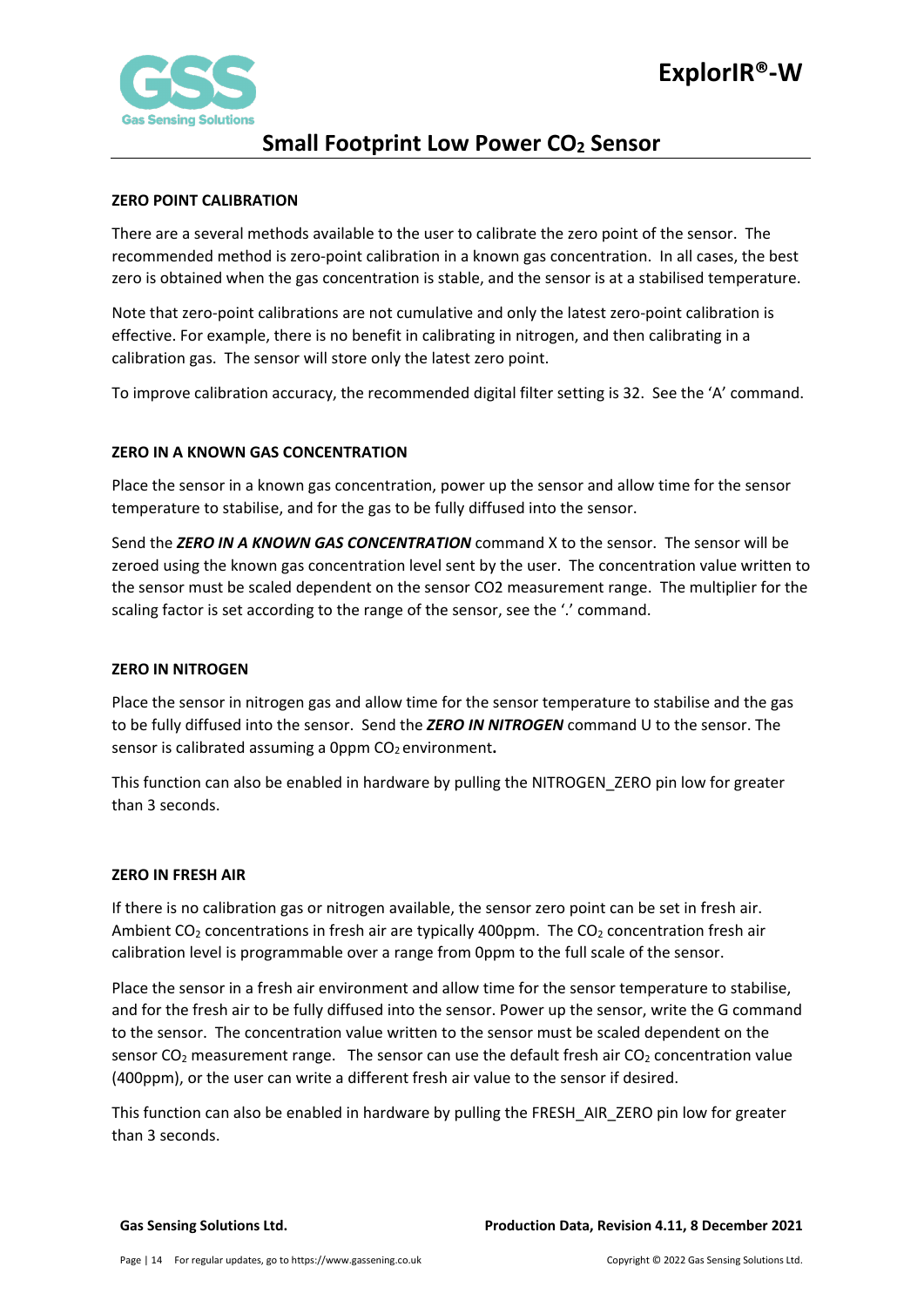

## **Small Footprint Low Power CO<sub>2</sub> Sensor**

### <span id="page-14-0"></span>**ZERO POINT ADJUSTMENT**

If the  $CO<sub>2</sub>$  concentration and the sensor reported concentration are known, the zero point can be adjusted using the known concentration to fine tune the zero point. For example, if the sensor has been in an environment that has been exposed to outside air, and the sensor reading is known at that time, the zero point can be fine-tuned to correct the reading. This is typically used to implement automated calibration routines.

The known  $CO<sub>2</sub>$  concentration value and the reported  $CO<sub>2</sub>$  value from the sensor can be sent to the sensor using the *ZERO POINT ADJUSTMENT* command F.

### <span id="page-14-1"></span>**AUTO-ZERO**

This function is disabled by default on ExplorIR-W sensor, if application is suitable, it can be enabled using '@' command

The sensor has a built-in auto-zero function. In order to function correctly, the sensor must be exposed to typical background levels (nominal 400ppm) at least once during the auto-zero period. For example, many buildings will drop quickly to background  $CO<sub>2</sub>$  levels when unoccupied overnight or at weekends. The auto-zero function uses the information gathered during these periods to recalibrate. The sensor will reset the 'zero' level every time it does an auto-zero.

The auto-zero function works in the same way as the *ZERO IN FRESH AIR* command. Auto-zero is disabled by default, but can be enabled to operate automatically, or zero can be forced. The user can also independently adjust the  $CO<sub>2</sub>$  level used for auto-zero. Typically, it is set to the same value as the *ZERO IN FRESH AIR* value, but it can also be set at a different level if desired.

### <span id="page-14-2"></span>**AUTO-ZERO INTERVALS**

The auto-zero period can be programmed by the user. The sensor can be programmed to undertake an initial auto-zero after power-on. Thereafter, the auto-zero period can be set independently of the start-up auto-zero time. Note, the auto-zero timing is reset if the sensor is powered down.

### <span id="page-14-3"></span>**AUTO-ZERO SETTINGS**

By default, the sensor will automatically 'zero' using the measured  $CO<sub>2</sub>$  level sampled during the auto-zero period. The user can alter the behaviour of the sensor as a result of the auto-zero process.

### <span id="page-14-4"></span>**PRESSURE AND CONCENTRATION LEVEL COMPENSATION**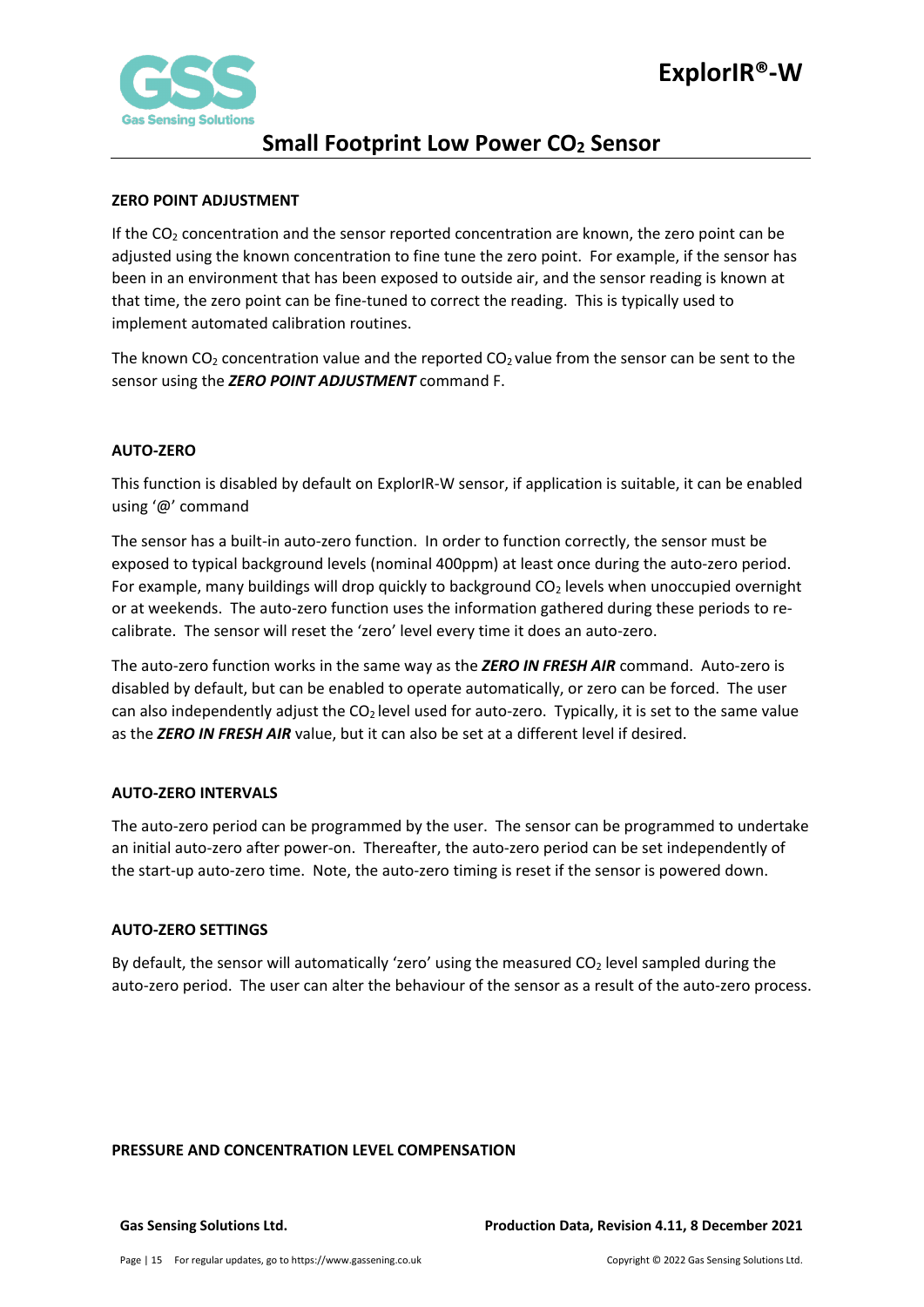

NDIR gas sensors detect the concentration of gas by measuring the degree of light absorption by the gas analyte. The degree of light absorption is converted into a concentration reported by the sensor.

The absorption process is pressure and gas concentration dependent. In general, as the pressure increases, the reported gas concentration also increases. As the pressure decreases, the reported concentration decreases. This effect takes place at a molecular level and is common to all NDIR gas sensors.

GSS sensors are calibrated at 1013mbar and 450ppm  $CO<sub>2</sub>$ . The reading will vary due to pressure and CO2 concentration. It is possible to correct for the effects of pressure and concentration by setting a compensation value. This will apply a permanent correction to the output of the sensor, depending on the compensation value. The compensation value needs to be written to the sensor and will overwrite the default 1013mbar and 450ppm  $CO<sub>2</sub>$  value. The new compensation value will be used for all subsequent measurements and will be retained after a power cycle.

| <b>Altitude</b>   | <b>Altitude</b> | <b>Pressure</b> | Sea Level         | %             | CO <sub>2</sub>    | Compensation |
|-------------------|-----------------|-----------------|-------------------|---------------|--------------------|--------------|
| (f <sub>t</sub> ) | (m)             | (mbar)          | <b>Difference</b> | <b>Change</b> | <b>Measurement</b> | <b>Value</b> |
|                   |                 |                 |                   | per           | Change (%)         |              |
| $\Omega$          | 0               | 1,013           | $\mathbf{0}$      | 0.14          | 0                  | 8,192        |
| 500               | 153             | 995             | 18                | 0.14          | 3                  | 8,398        |
| 1,000             | 305             | 977             | 36                | 0.14          | 5                  | 8,605        |
| 1,500             | 458             | 960             | 53                | 0.14          | $\overline{7}$     | 8,800        |
| 2,000             | 610             | 942             | 71                | 0.14          | 10                 | 9,006        |
| 2,500             | 763             | 925             | 88                | 0.14          | 12                 | 9,201        |
| 3,000             | 915             | 908             | 105               | 0.14          | 15                 | 9,396        |
| 3,500             | 1,068           | 891             | 122               | 0.14          | 17                 | 9,591        |
| 4,000             | 1,220           | 875             | 138               | 0.14          | 19                 | 9,775        |
| 4,500             | 1,373           | 859             | 154               | 0.14          | 22                 | 9,958        |
| 5,000             | 1,525           | 843             | 170               | 0.14          | 24                 | 10,142       |
| 6,000             | 1,830           | 812             | 201               | 0.14          | 28                 | 10,497       |
| 7,000             | 2,135           | 782             | 231               | 0.14          | 32                 | 10,841       |
| 8,000             | 2,440           | 753             | 260               | 0.14          | 36                 | 11,174       |
| 9,000             | 2,745           | 724             | 289               | 0.14          | 40                 | 11,506       |
| 10,000            | 3,050           | 697             | 316               | 0.14          | 44                 | 11,816       |

### <span id="page-15-0"></span>**ALTITUDE COMPENSATION TABLE**

Other compensation values can be calculated using the following formula.

**Comparison Value = 8192 +** 
$$
\left( \frac{See a Level Difference * 0.14}{100} \right) * 8192
$$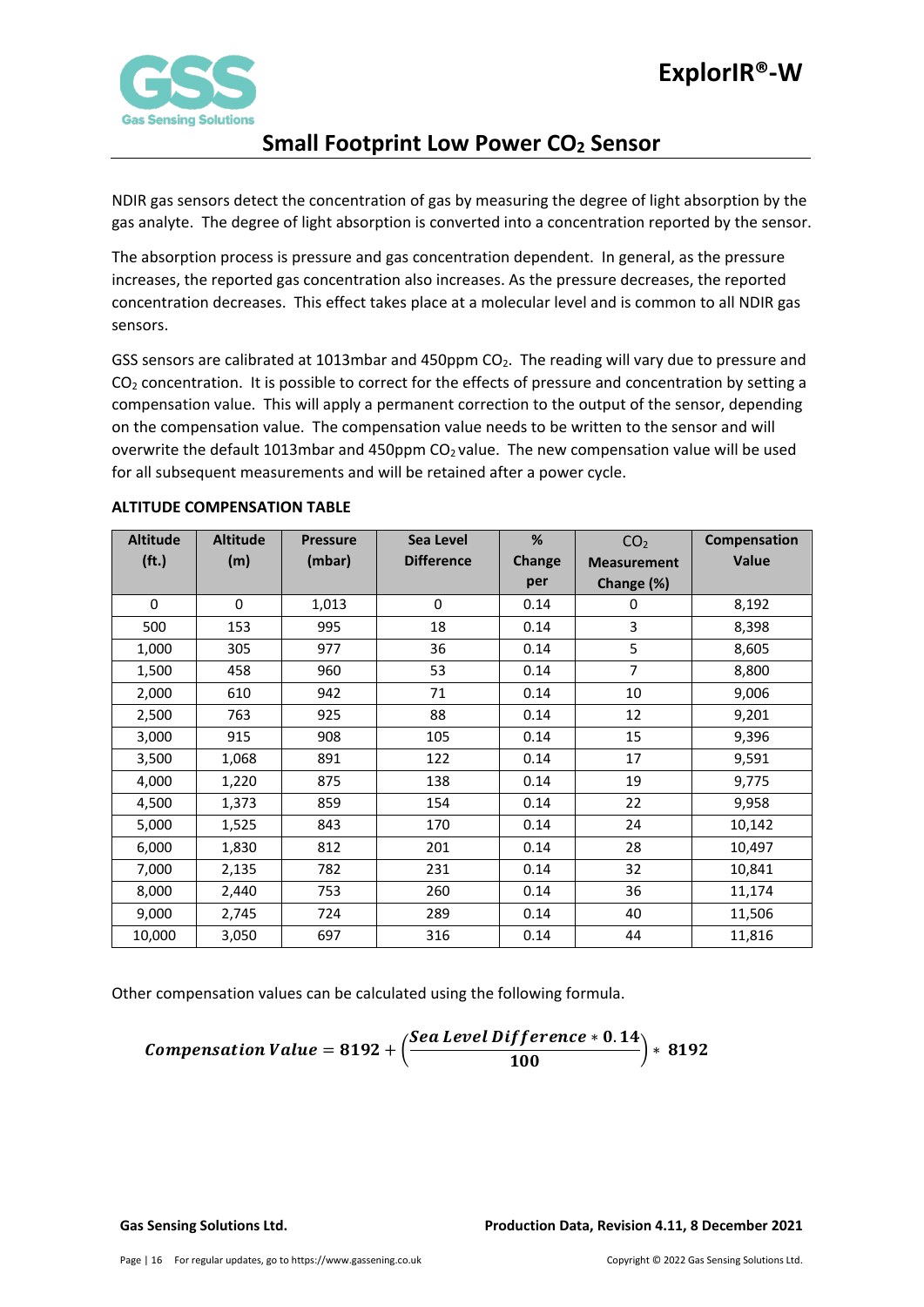

The pressure compensation values calculated above are only approximate and only valid for concentrations below 1%. For higher accuracy compensation, the sensor output must be adjusted for both pressure and concentration as the  $CO<sub>2</sub>$  level measured by the sensor is affected by both ambient pressure and gas concentration levels. To calculate the adjusted  $CO<sub>2</sub>$  level, use the following calculation.

> Corrected CO2 Value  $=$   $\frac{CO2 \text{ Measurement Value from Sensor (C1)}}{1 + V(1013 - P)}$  $1 + Y(1013 - P)$

where,

C1 = Concentration reading from sensor

P = Pressure in mbar

Where concentration is < 1500ppm.

 $Y = 2.6661 \times 10^{-16} x C1^4 - 1.1146 \times 10^{-12} x C1^3 + 1.7397 \times 10^{-9} x C1^2 - 1.2556 \times 10^{-6} x C1 - 9.8754 \times 10^{-4}$ 

Where concentration is >1500ppm.

 $\Upsilon = 2.811 \times 10^{-38} \chi \, C1^6 \, - \, 9.817 \, \times 10^{-32} \, \chi \, C1^5 \, + \, 1.304 \, \times 10^{-25} \, \chi \, C1^4 \, - \, 8.126 \, \times 10^{-20} \, \chi \, C1^3 \ \, + \, 2.311 \times 10^{-14} \, \chi \, C1^2$  $-$  2.195  $\times$  10<sup>-9</sup>  $\times$  C1  $-$  1.471  $\times$  10<sup>-3</sup>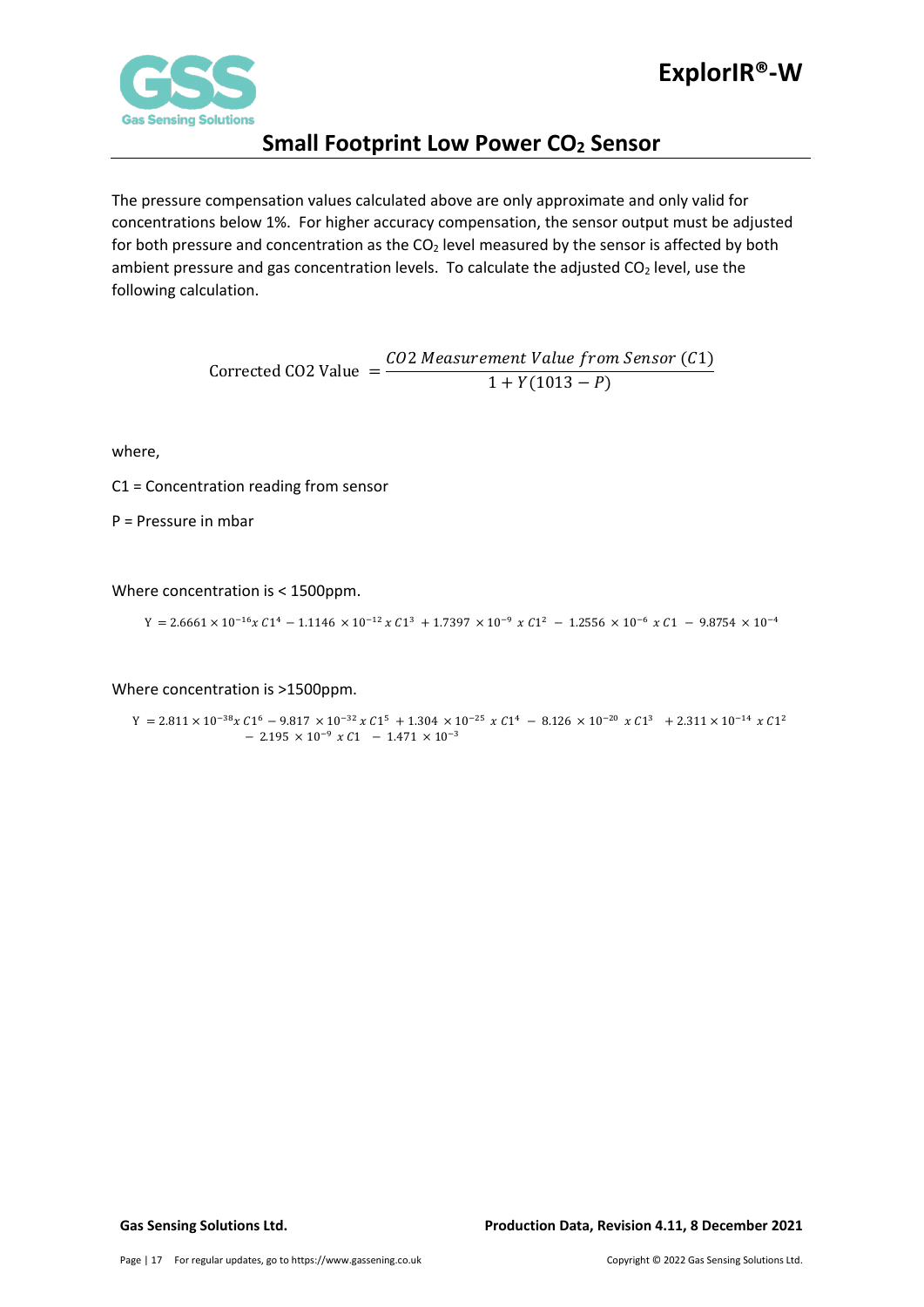

### <span id="page-17-0"></span>**CONTROL INTERFACE**

The ExplorIR® family of sensors are controlled by writing and reading from the sensor via its UART interface. The Rx\_In and Tx\_Out pins are normally high, suitable for direct connection to a UART. If the sensor is to be read by a true RS232 device (e.g. a PC), it is necessary to pass through a level converter to step up/down the voltage and invert the signal.

### <span id="page-17-1"></span>**CONTROL INTERFACE TIMING - UART MODE**

| <b>PARAMETER</b>      | <b>SYMBOL</b> | <b>MIN</b> | <b>TYP</b> | <b>MAX</b> | <b>UNIT</b> |
|-----------------------|---------------|------------|------------|------------|-------------|
| <b>Baud Rate</b>      |               |            | 9600       |            | Bits/s      |
| Data Bits             |               | 8          |            |            |             |
| Parity                |               | None       |            |            |             |
| Stop Bits             |               |            |            |            |             |
| Hardware Flow Control |               |            | None       |            |             |

### <span id="page-17-2"></span>**UART COMMAND PROTOCOL**

All UART commands must be terminated with a carriage return and line feed <CR><LF>, hex 0x0D 0x0A. In this document, this is shown as '\r\n'. UART commands that take a parameter always have a space between the letter and the parameter. The sensor will respond with a '?' if a command is not recognised. The two most common causes are missing or additional spaces and missing <CR><LF> terminators.

All command communications are in ASCII and are terminated by carriage return, line feed (0x0D 0x0A). This document uses the protocol " $\gamma \nabla$ " to indicate the carriage return line feed. All responses from the sensor, including measurements, have a leading space (ASCII character 32).

The character '#' represents an ASCII representation of a numeric character (0-9). Note there is a space between the first letter and any parameter. For example, the X command reads "X space 2000 carriage return line feed".

### <span id="page-17-3"></span>**UART OPERATION**

When initially powered, the sensor will immediately start to transmit a  $CO<sub>2</sub>$  readings.

The  $CO<sub>2</sub>$  measurement is reported as:

*Z #####\r\n*

where  $Z \neq \# \# \# \#$  shows the CO<sub>2</sub> concentration.

Note that all outputs from the sensor have a leading space.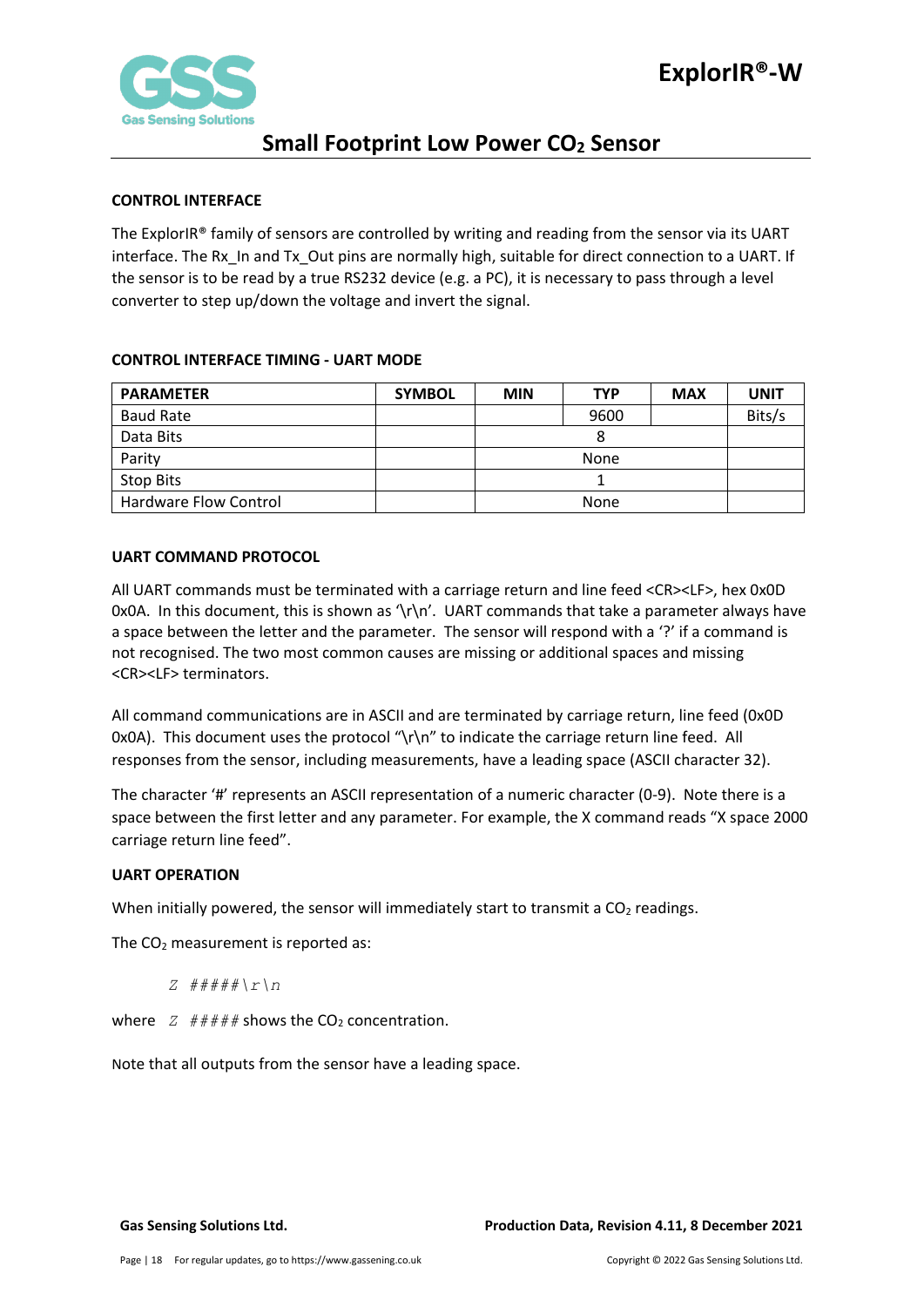

### <span id="page-18-0"></span>**UART INTERFACE SUMMARY**

| <b>Syntax</b>      | <b>Use</b>                              | Example         | Response                             | <b>Comments</b>                        |
|--------------------|-----------------------------------------|-----------------|--------------------------------------|----------------------------------------|
| A ###\r\n          | Set value of the                        | A $32\r\ln$     | A 00032\r\n                          | See "Digital Filter"                   |
|                    | digital filter                          |                 |                                      |                                        |
| a\r\n              | Return the value of                     | $a\$ n          | a 00032\r\n                          | See "Digital Filter"                   |
|                    | the digital filter                      |                 |                                      |                                        |
| $F$ ##########\r\n | Fine Tune the zero<br>point             | F 410 400\r\n   | F 33000\r\n                          | See "Zero Point<br><b>Calibration"</b> |
| $G\r\ln$           | Zero-point                              | $G\r\ln$        | G 33000\r\n                          | See "Zero Point                        |
|                    | calibration using                       |                 |                                      | <b>Calibration"</b>                    |
|                    | fresh air                               |                 |                                      |                                        |
| $H\rrbraket{n}$    | Returns the relative                    |                 | H 00551\r\n                          |                                        |
|                    | humidity value                          |                 |                                      |                                        |
| $K$ #\r\n          | Switches the sensor                     | $K 1\r \n$      | K 00001\r\n                          |                                        |
|                    | between different                       |                 |                                      |                                        |
|                    | modes                                   |                 |                                      |                                        |
| $M$ #####\r\n      | Sets the number of                      | M 212\r\n       | M 00212\r\n                          | See "Measurement                       |
|                    | measurement data<br>types output by the |                 |                                      | Data Outputs"                          |
|                    | sensor                                  |                 |                                      |                                        |
| P 0 $\#$ ##\r\n    | Sets the CO <sub>2</sub> reading        | P 0 19\r\n      | P 00000 00019\r\n                    | Two byte value,                        |
| P 1 #\r\n          | for maximum voltage                     | P 1 136\r\n     | P 00001 00136\r\n                    | $P$ 0 = MSB                            |
|                    | output level                            |                 |                                      | $P 1 = LSB$                            |
|                    |                                         |                 |                                      |                                        |
|                    |                                         |                 |                                      | 5000ppm in the                         |
|                    |                                         |                 |                                      | example                                |
| P $8$ ###\r\n      | Sets value of CO <sub>2</sub>           | $P 8 1\$ r\n    | P 00008 00001\r\n                    | Two byte value,                        |
| $P 9$ #\r\n        | background                              | P 9 144\r\n     | P 00009 00144\r\n                    | $P 8 = MSB$                            |
|                    | concentration in ppm<br>for auto-zero   |                 |                                      | $P_9 = LSB$                            |
|                    |                                         |                 |                                      | 400 in the example                     |
| P 10 ###\r\n       | Sets value of CO <sub>2</sub>           | P 10 1\r\n      | P 00010 00001\r\n                    | Two byte value,                        |
| P 11 #\r\n         | background                              | P 11 144\r\n    | P 00011 00144\r\n                    | $P 10 = MSB$                           |
|                    | concentration in ppm                    |                 |                                      | $P 11 = LSB$                           |
|                    | used for zero- point                    |                 |                                      |                                        |
|                    | calibration in fresh                    |                 |                                      | 400ppm in the                          |
|                    | air.                                    |                 |                                      | example                                |
| Q\r\n              | Reports the latest<br>measurement data  | Q\r\n           | H 00542 T 01205 Z<br>$00010\$ r $\n$ | RH 54.2%<br>T 20.5°C                   |
|                    | types, as defined by                    |                 |                                      | CO2 value 10                           |
|                    | 'M'                                     |                 |                                      |                                        |
| S#####\r\n         | Sets the pressure and                   | S 8192\r\n      | S 08192\r\n                          | See "Pressure and                      |
|                    | concentration                           |                 |                                      | Concentration                          |
|                    | compensation value                      |                 |                                      | Compensation"                          |
| s\r\n              | Returns the pressure                    | s\r\n           | s 08192\r\n                          | See "Pressure and                      |
|                    | and concentration                       |                 |                                      | Concentration                          |
|                    | compensation value                      |                 |                                      | Compensation"                          |
| $T\rrbraket{r}$    | Returns the                             | $T\rrbraket{n}$ | T 01224\r\n                          | 22.4°C                                 |
| U\r\n              | temperature value                       |                 | U 33000\r\n                          | See "Zero Point                        |
|                    | Zero-point<br>calibration using         | $U\r\ln$        |                                      | <b>Calibration"</b>                    |
|                    | nitrogen                                |                 |                                      |                                        |

### **Gas Sensing Solutions Ltd. Production Data, Revision 4.11, 8 December 2021**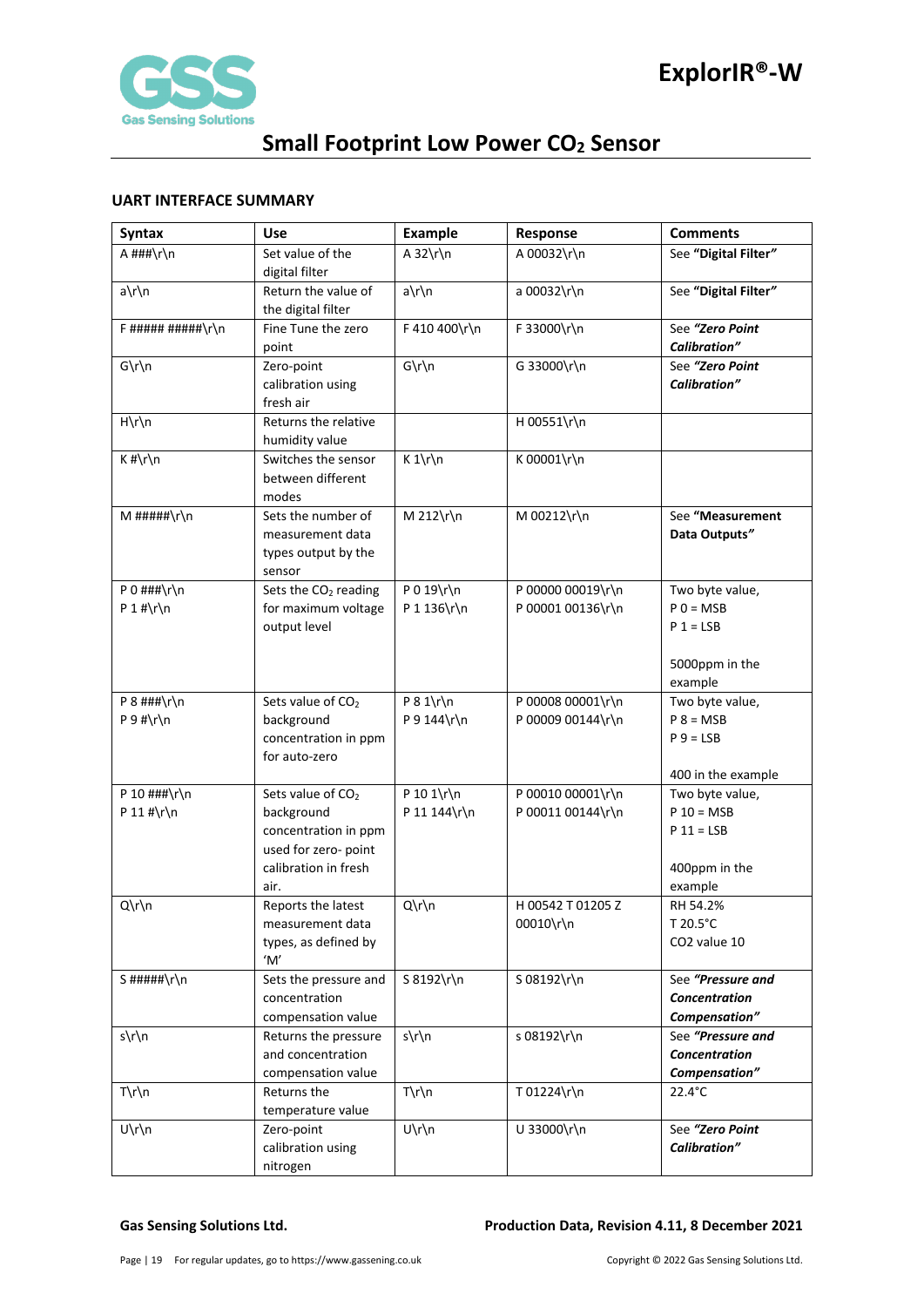

| <b>Syntax</b>           | <b>Use</b>                        | Example                 | Response          | <b>Comments</b>       |
|-------------------------|-----------------------------------|-------------------------|-------------------|-----------------------|
| u #####\r\n             | Manual setting of the             | u 32997\r\n             | u 32997\r\n       | See "Zero Point       |
|                         | zero point.                       |                         |                   | <b>Calibration"</b>   |
| $X$ #####\r\n           | Zero-point setting                | X 2000\r\n              | X 32997\r\n       | See "Zero Point       |
|                         | using a known gas                 |                         |                   | Calibration"          |
|                         | calibration                       |                         |                   |                       |
| Y\r\n                   | Return firmware                   | Y\r\n                   | Returns two lines |                       |
|                         | version and sensor                |                         |                   |                       |
|                         | serial number                     |                         |                   |                       |
| Z\r\n                   | Return the most                   | $Z\r\ln$                | Z 01521\r\n       |                       |
|                         | recent filtered CO <sub>2</sub>   |                         |                   |                       |
|                         | measurement in ppm                |                         |                   |                       |
| $z\prime\prime\prime$ n | Return the most                   | $z\prime\prime\prime$ n | Z 01521\r\n       |                       |
|                         | recent unfiltered CO <sub>2</sub> |                         |                   |                       |
|                         | measurement in ppm                |                         |                   |                       |
| @ #.# #.#\r\n           | Sets the timing for               | @ 1.0 8.0\r\n           | @ 1.0 8.0\r\n     | See "Auto-zero" for   |
|                         | initial and interval              |                         |                   | details               |
|                         | auto-zero periods                 |                         |                   |                       |
| @\r\n                   | Returns the Auto-                 | $@\r\h$                 | @ 1.0 8.0\r\n     | See "Auto-zero" for   |
|                         | zero configuration                |                         |                   | details               |
| @ 0\r\n                 | Switch Auto-zero off              | @ 0\r\n                 | @ 0\r\n           | See "Auto-zero" for   |
|                         |                                   |                         |                   | details               |
| $\cdot \int n$          | Returns the scaling               | $\cdot \ln$             | .00010\r\n        | Multiply by 10 in the |
|                         | factor multiplier                 |                         |                   | example               |
|                         | required to convert               |                         |                   |                       |
|                         | the Z or z output to              |                         |                   |                       |
|                         | ppm                               |                         |                   |                       |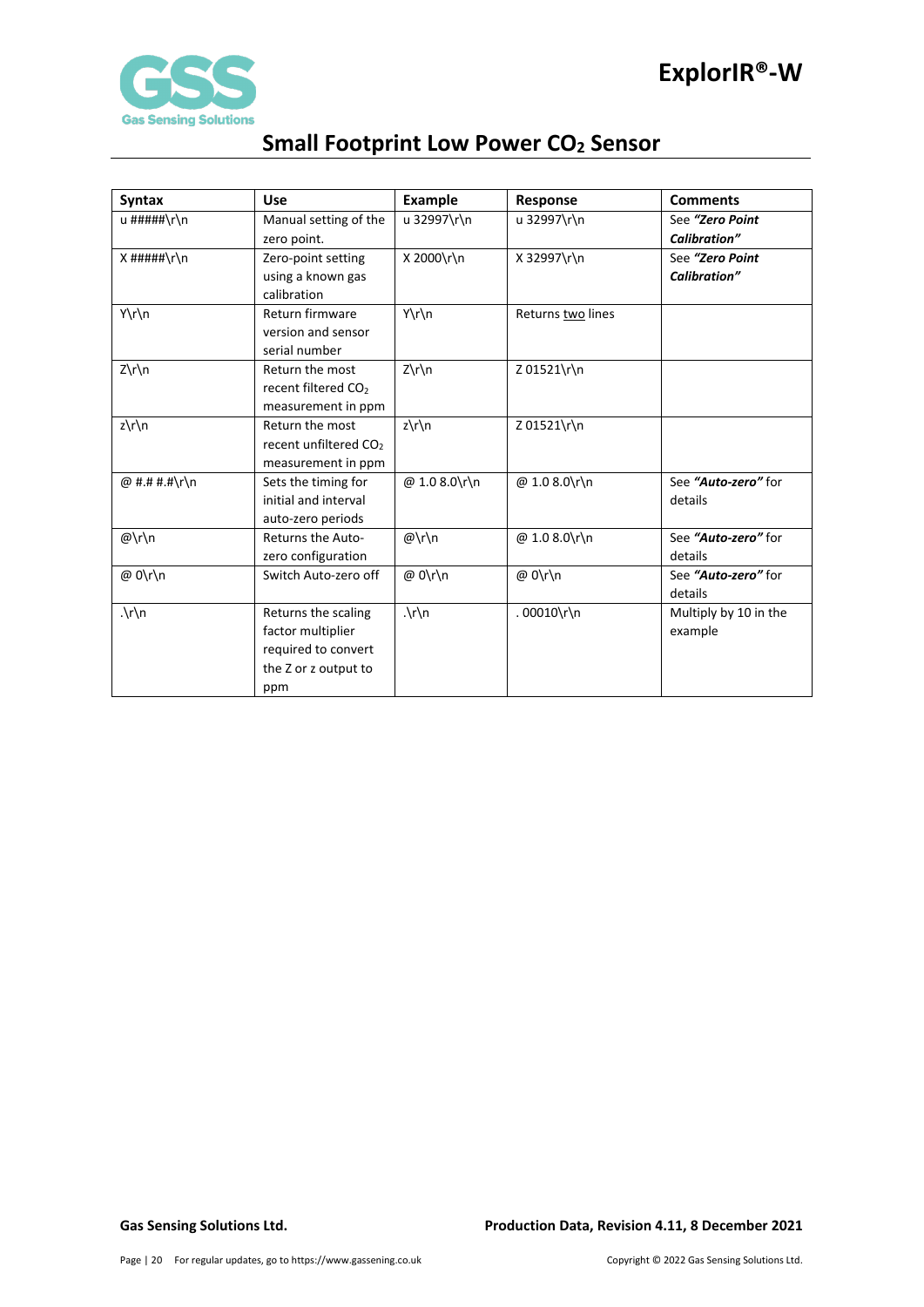

### <span id="page-20-0"></span>**CO2 LEVEL MEASUREMENT VALUE - Z INFORMATION (0x5A)**

| <b>Description</b> | Reports the latest filtered $CO2$ measurement          |  |  |  |
|--------------------|--------------------------------------------------------|--|--|--|
| <b>Syntax</b>      | ASCII Character 'Z', terminated by 0x0D 0x0A (CR & LF) |  |  |  |
| Example            | $Z\Gamma$                                              |  |  |  |
| <b>Response</b>    | Z 00521\r\n                                            |  |  |  |

This value needs to be multiplied by the appropriate scaling factor to derive the ppm value. See the '.' command.

### <span id="page-20-1"></span>**CO2 LEVEL MEASUREMENT VALUE - z INFORMATION (0x7A)**

The sensor is also capable of reporting the real time unfiltered  $CO<sub>2</sub>$  measurement value.

| <b>Description</b> | Reports the unfiltered $CO2$ measurement               |  |  |  |
|--------------------|--------------------------------------------------------|--|--|--|
| <b>Syntax</b>      | ASCII Character 'Z', terminated by 0x0D 0x0A (CR & LF) |  |  |  |
| Example            | z\r\n                                                  |  |  |  |
| Response           | z 00521\r\n                                            |  |  |  |

### <span id="page-20-2"></span>**'.' COMMAND (0x2E)**

To calculate the measurement value in ppm, the 'Z' or 'z' value, they must be converted into ppm by using the '.' multiplier factor. This multiplier will depend on the full-scale measurement range of the sensor. The multiplier is related to the full-scale range of the sensor.

The multiplier must also be used when sending  $CO<sub>2</sub>$  concentration levels to the sensor, for example when setting the fresh air  $CO<sub>2</sub>$  concentration value. The '.' Command can also be used to read back the scaling factor.

For example, if the user wants to zero the sensor in a known concentration of gas (e.g. 450ppm), the value written to the sensor must be 450/scaling factor.

| <b>Description</b> | Returns a number indicating what multiplier must be applied to the $ZCO2$ |  |  |  |  |
|--------------------|---------------------------------------------------------------------------|--|--|--|--|
|                    | measurement output to convert it into ppm.                                |  |  |  |  |
| <b>Syntax</b>      | ASCII character '.', terminated by 0x0D 0x0A (CR & LF)                    |  |  |  |  |
| Example            | $\cdot \ln$                                                               |  |  |  |  |
| Response           | $00010\$ r\n<br>(this number will be 10 or 100)                           |  |  |  |  |

| <b>Measurement</b><br><b>Range of Sensor</b> | $CO2$ Measurement<br><b>Scaling Factor (Z)</b> | CO <sub>2</sub> Measurement<br><b>Output Units</b> | Example                      |
|----------------------------------------------|------------------------------------------------|----------------------------------------------------|------------------------------|
| $0 - 60%$                                    | 10                                             | ppm/10                                             | $201200 = 12,000$ ppm = 1.2% |
| $0 - 100\%$                                  | 100                                            | ppm/100                                            | $201500 = 150,000$ ppm = 15% |

### **Gas Sensing Solutions Ltd. Production Data, Revision 4.11, 8 December 2021**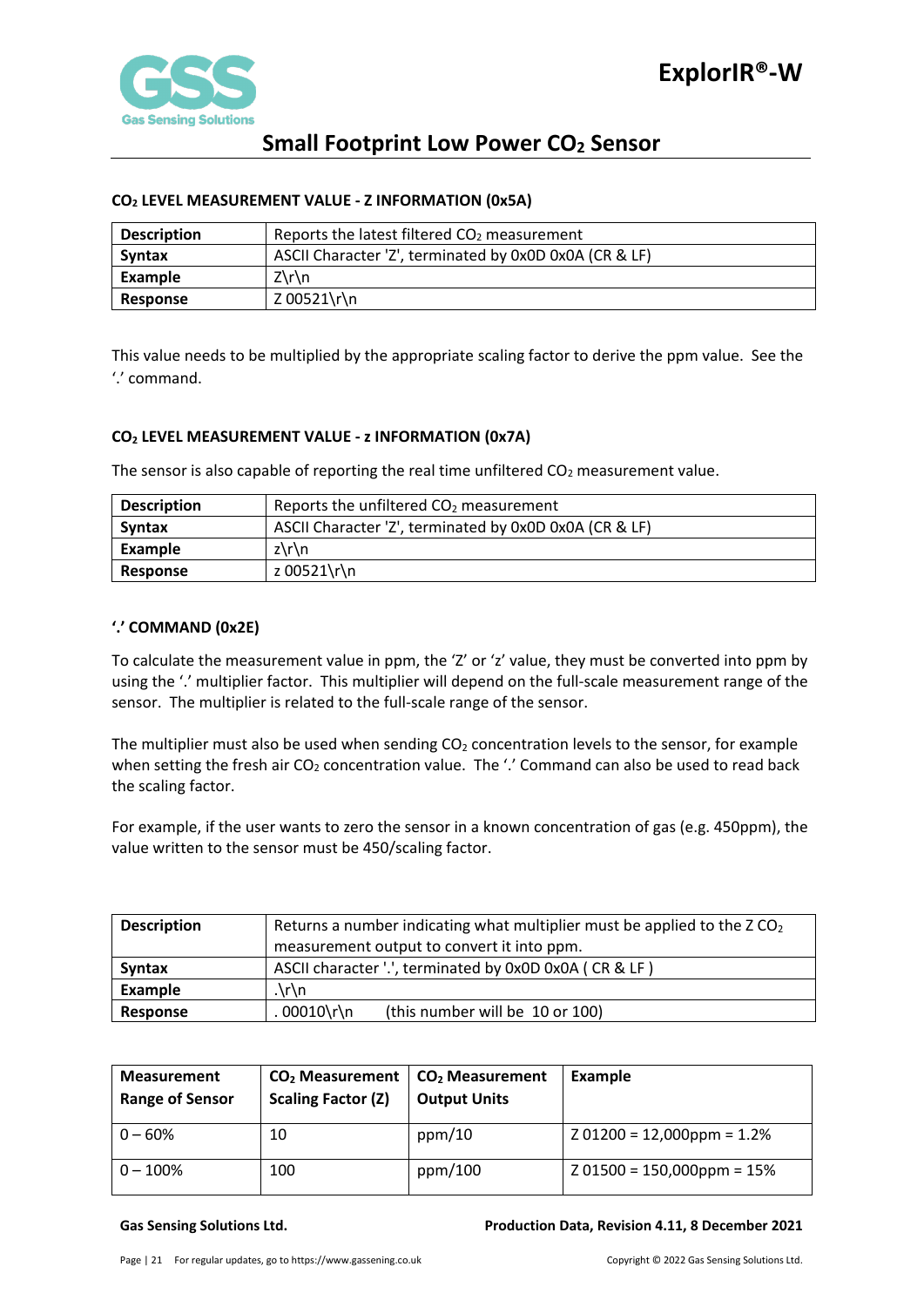

### <span id="page-21-0"></span>**TEMPERATURE MEASUREMENT VALUE - ExplorIR®-W Option**

| <b>Command</b>  | <b>Use</b>                                                                    | Example    | Response    | <b>Comments</b>                                                                                        |
|-----------------|-------------------------------------------------------------------------------|------------|-------------|--------------------------------------------------------------------------------------------------------|
| $T\rrbraket{n}$ | Returns the most<br>recent temperature<br>measurement. If -H<br>option sensor | `#####\r\n | T 01224\r\n | Where ##### is a 5-digit number.<br>Temperature ( $°C$ ) = (##### - 1000)/10.<br>22.4°C in the example |
|                 |                                                                               |            | T 01000\r\n | -H option not selected                                                                                 |

| <b>Description</b> | Returns the most recent temperature measurement.                       |  |  |  |
|--------------------|------------------------------------------------------------------------|--|--|--|
| <b>Syntax</b>      | ASCII character 'T', SPACE, decimal, terminated by 0x0D 0x0A (CR & LF) |  |  |  |
| Example            | $T\rrbraket{n}$                                                        |  |  |  |
| Response           | T 01224\r\n<br>(this number is variable)                               |  |  |  |

### <span id="page-21-1"></span>**HUMIDITY MEASUREMENT VALUE - ExplorIR®-W Option**

| <b>Command</b>  | <b>Use</b>                                                                | <b>Example</b> | Response    | <b>Comments</b>                                                                                         |
|-----------------|---------------------------------------------------------------------------|----------------|-------------|---------------------------------------------------------------------------------------------------------|
| $H\rrbraket{n}$ | Return the most<br>recent humidity<br>measurement. If -H<br>option sensor | $H$ #####\r\n  | H 00551\r\n | Where ##### is a 5-digit<br>number.<br>Humidity (%RH) = $\# \# \# \# / 10$ .<br>55.1% RH in the example |
|                 |                                                                           |                | H 00000\r\n | -H option not selected                                                                                  |

| <b>Description</b> | Returns the most recent the humidity measurement.                      |  |  |  |
|--------------------|------------------------------------------------------------------------|--|--|--|
| Syntax             | ASCII character 'H', SPACE, decimal, terminated by 0x0D 0x0A (CR & LF) |  |  |  |
| Example            | $H\rrbraket{n}$                                                        |  |  |  |
| Response           | H 00551\r\n<br>(this number is variable)                               |  |  |  |

Note both temperature and humidity outputs are a factory fit option on the ExplorIR®-W only. If not fitted, sensor will return either T 01000 or H 00000.

The sensor default data output is filtered  $CO<sub>2</sub>$  only. To output temperature, humidity, and filtered CO2, send "M 4164\r\n" (see *"Measurement Data Outputs"*).

The output format will have the form: *H 00345 T 01195 Z 00065\r\n* 

This example indicates 34.5% RH, 19.5°C and 650ppm CO<sub>2</sub>.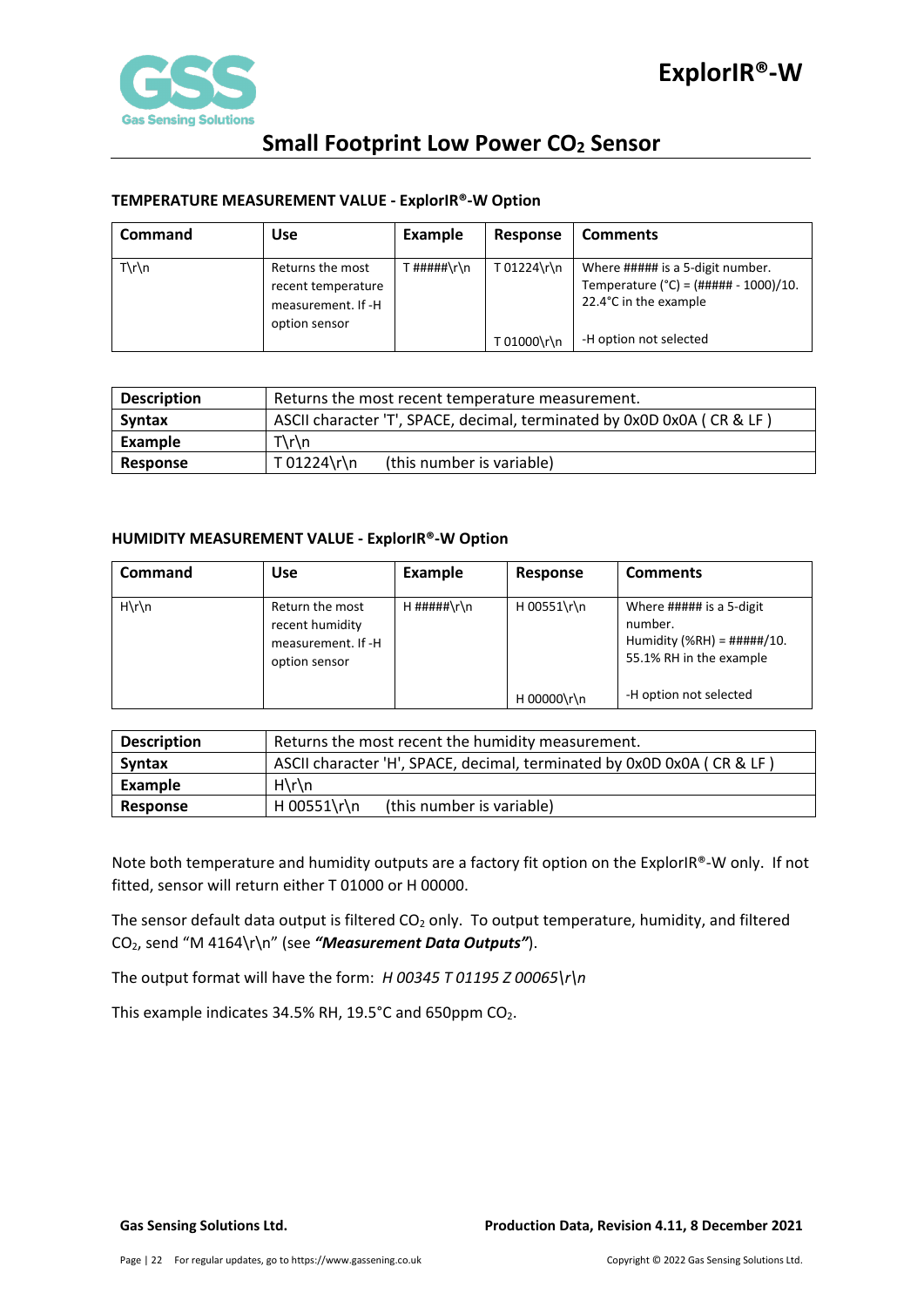

# **Small Footprint Low Power CO<sub>2</sub> Sensor**

### <span id="page-22-0"></span>**CO2 ANALOGUE OUTPUT COMMAND**

| <b>Description</b> | Sets the $CO2$ reading for maximum voltage output level.                    |
|--------------------|-----------------------------------------------------------------------------|
|                    | Typically set to sensor full scale value.                                   |
|                    | Value is scaled by CO <sub>2</sub> value multiplier, see '.' command.       |
| <b>Syntax</b>      | ASCII character 'P', SPACE, then 0, SPACE, then MSB terminated by 0x0D      |
|                    | 0x0A (CR & LF)                                                              |
|                    |                                                                             |
|                    | ASCII character 'P' then a space, then 1, then a space, then LSB terminated |
|                    | by $0x0D$ $0x0A$ $(CR & E)$                                                 |
| <b>Example</b>     | $P 0 19 \rln$                                                               |
|                    | $P 1 136 \r \ln$                                                            |
| <b>Response</b>    | P 00000 00019\r\n                                                           |
|                    | P 00001 00136\r\n                                                           |

The value is entered as a two-byte word, MSB first.

MSB = Integer (Scale/256)  $LSB = Scale - (256*MSB)$ 

In the above example, the scale is being set to 5000ppm

MSB = Integer (5000/256) = 19 LSB =  $5000 - (256*19) = 136$ 

The analogue output is turned ON when a valid output value is set. To turn off the analogue output, set P0 and P1 to zero.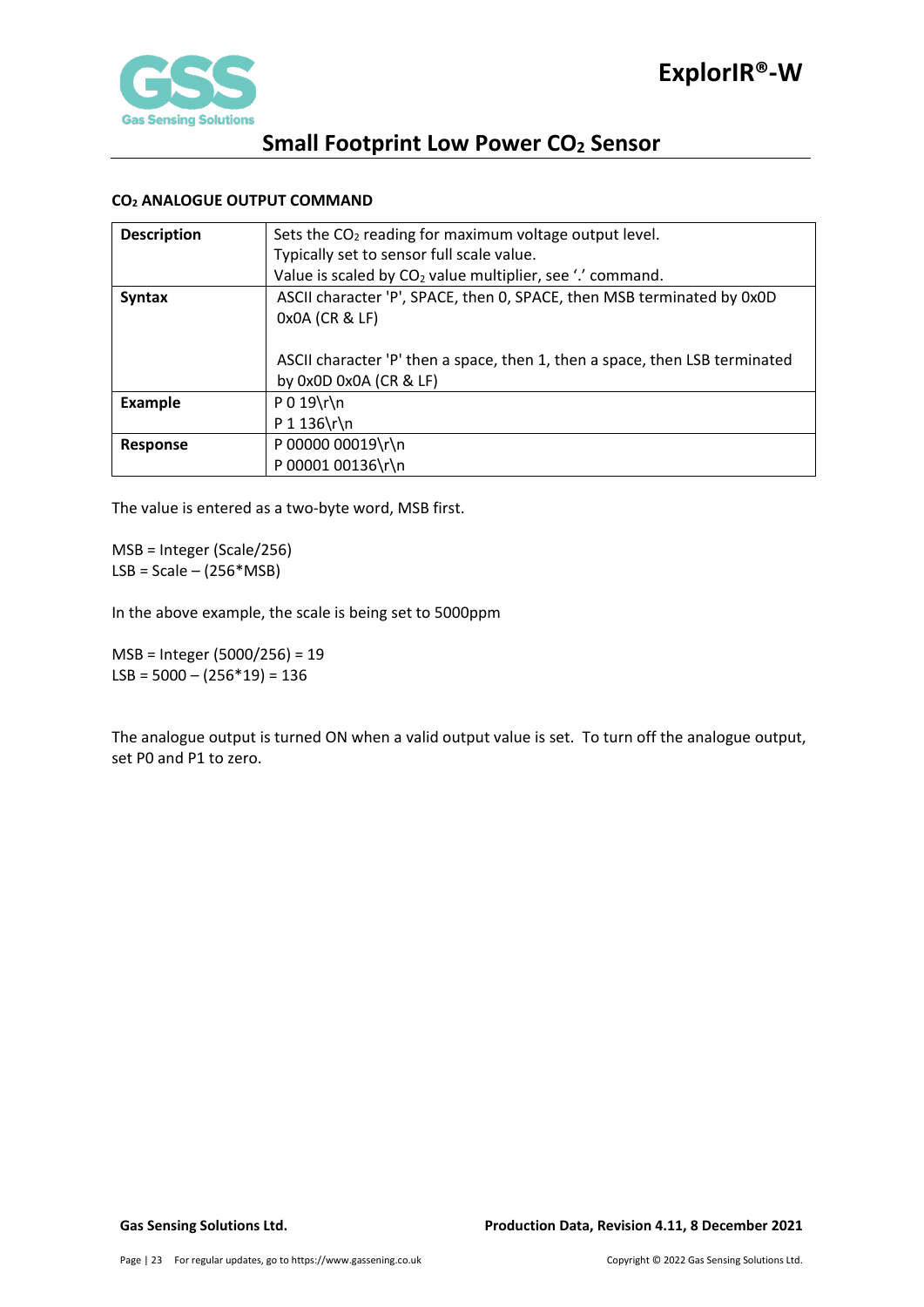

### <span id="page-23-0"></span>**K COMMAND**

The ExplorIR®-M has 3 potential modes of operation, controlled by the K command.

| <b>Mode</b> | Value | <b>Description</b>    |                                                                                                                                                                                                                                                                                                                              |
|-------------|-------|-----------------------|------------------------------------------------------------------------------------------------------------------------------------------------------------------------------------------------------------------------------------------------------------------------------------------------------------------------------|
| Mode 0      | $K=0$ | Sleep Mode            | Sensor is in a SLEEP mode, waiting for commands. No<br>measurements are made. There is no latency in<br>command responses. All commands that report<br>measurements or alter the zero-point settings are<br>disabled in Mode 0. Mode 0 is NOT retained after power<br>cycling.                                               |
| Mode 1      | $K=1$ | <b>Streaming Mode</b> | This is the factory default setting. Measurements are<br>reported twice per second. Commands are processed<br>when received, except during measurement activity, so<br>there may be a time delay of up to 100ms in responding<br>to commands.                                                                                |
| Mode 2      | $K=2$ | Polling Mode          | In polling mode, the sensor only reports readings when<br>requested. The sensor will continue to take<br>measurements in the background, but the output stream<br>is suppressed until data is requested. The sensor will<br>always power up in streaming or polling mode,<br>whichever mode was used before the power cycle. |

| <b>Command</b> | Use                                                          | <b>Default</b> | Range | Example | Response | <b>Comments</b>  |
|----------------|--------------------------------------------------------------|----------------|-------|---------|----------|------------------|
| $K \# \r \n$   | Switches the<br>sensor between<br>different control<br>modes |                |       | $K 1\$  | $K 1\$   | See 'K' Commands |

### <span id="page-23-1"></span>**K COMMAND (0x4B)**

| <b>Description</b> | Sets the control interface mode                                        |  |  |
|--------------------|------------------------------------------------------------------------|--|--|
| Syntax             | ASCII character 'K', SPACE, mode number, terminated by 0x0D 0x0A (CR & |  |  |
|                    | LF)                                                                    |  |  |
| Example            | $K 1\$                                                                 |  |  |
| Response           | K 00001\r\n<br>(this number is variable)                               |  |  |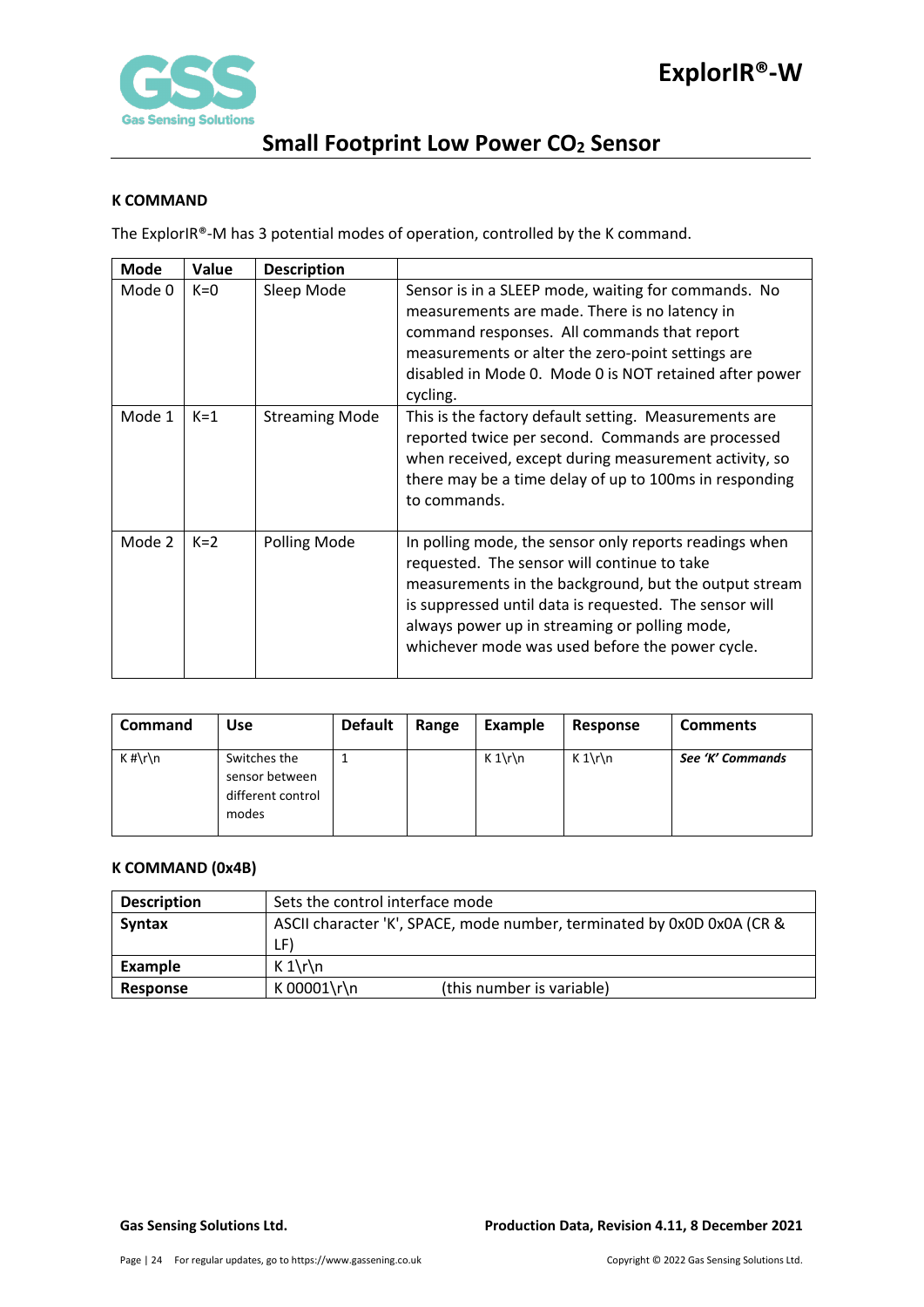

### <span id="page-24-0"></span>**DIGITAL FILTER COMMANDS**

| Command         | <b>Use</b>                            | <b>Default</b> | Range     | <b>Example</b> | Response    | <b>Comments</b> |
|-----------------|---------------------------------------|----------------|-----------|----------------|-------------|-----------------|
| A $\# \# \r \n$ | Set value of<br>the digital<br>filter | 16             | $0 - 255$ | A $16\$ r\     | A 00016\r\n |                 |
| $a\$ n          | Return value<br>of digital filter     |                | $0 - 255$ | $a\$ n         | a 00016\r\n |                 |

### <span id="page-24-1"></span>**A COMMAND (0x41)**

| <b>Description</b> | Set the value for the digital filter                                   |  |  |
|--------------------|------------------------------------------------------------------------|--|--|
| <b>Syntax</b>      | ASCII character 'A', SPACE, decimal, terminated by 0x0D 0x0A (CR & LF) |  |  |
| Example            | A $16\$ r\n                                                            |  |  |
| Response           | A 00016\r\n<br>(this number is variable)                               |  |  |

### <span id="page-24-2"></span>**a COMMAND (0x61)**

| <b>Description</b> | Set the value for the digital filter                                   |  |  |
|--------------------|------------------------------------------------------------------------|--|--|
| <b>Syntax</b>      | ASCII character 'A', SPACE, decimal, terminated by 0x0D 0x0A (CR & LF) |  |  |
| Example            | A $16\$ r\n                                                            |  |  |
| Response           | A 00016\r\n<br>(this number is variable)                               |  |  |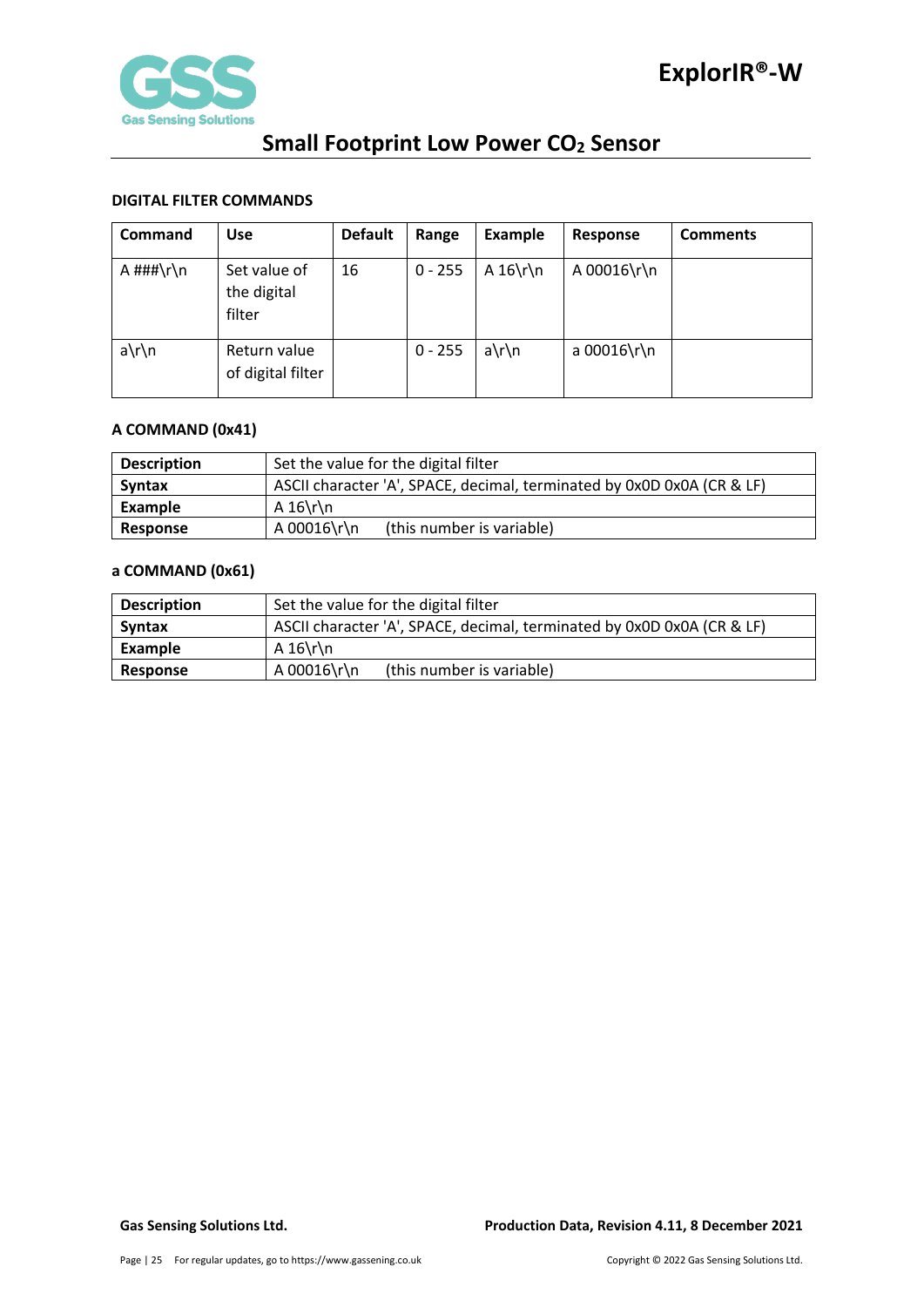

### <span id="page-25-0"></span>**ZERO POINT CALIBRATION COMMANDS**

| Command                           | <b>Use</b>                                                                                                                        | <b>Default</b>              | Range              | <b>Example</b>                    | Response                                     | <b>Comments</b>                                                       |
|-----------------------------------|-----------------------------------------------------------------------------------------------------------------------------------|-----------------------------|--------------------|-----------------------------------|----------------------------------------------|-----------------------------------------------------------------------|
| F #####<br>#####\r\n              | Fine Tune the<br>zero point                                                                                                       |                             | Range of<br>sensor | F410<br>400\r\n                   | F 33000\r\n                                  | See "Zero Point<br><b>Calibration"</b>                                |
| $G\r\ln$                          | Zero-point<br>calibration<br>using fresh air                                                                                      |                             |                    | $G\r\ln$                          | G 33000\r\n                                  | See "Zero Point<br><b>Calibration"</b>                                |
| U\r\n                             | Zero-point<br>calibration<br>using nitrogen                                                                                       |                             |                    | U\r\n                             | U 33000\r\n                                  | See "Zero Point<br><b>Calibration"</b>                                |
| u #####\r\n                       | Manual setting<br>of the zero<br>point                                                                                            |                             |                    | u.<br>32997\r\n                   | u 32997\r\n                                  | See "Zero Point<br><b>Calibration"</b>                                |
| $X$ #####\r\n                     | Zero-point<br>calibration<br>using a known<br>gas<br>concentration                                                                |                             | Range of<br>sensor | X 2000\r\n                        | X 32997\r\n                                  | See "Zero Point<br><b>Calibration"</b>                                |
| $P$ 8 ###\r\n<br>$P 9$ #\r\n      | Sets value of<br>CO <sub>2</sub><br>background<br>concentration<br>in ppm for<br>auto-zero                                        | $P 8 1\$ r\n<br>P 9 144\r\n |                    | $P 8 1\$ r\n<br>P 9<br>$144\$ r\n | P 00008<br>00001\r\n<br>P 00009<br>00144\r\n | Two-byte value,<br>$P 8 = MSB$<br>$P_9 = LSB$<br>400 in the example   |
| P 10 $\#$ # $\r \n$<br>P 11 #\r\n | Sets value of<br>CO <sub>2</sub><br>background<br>concentration<br>in ppm used<br>for zero- point<br>calibration in<br>fresh air. | P 10 1\r\n<br>P 11 144\r\n  |                    | P 10 1\r\n<br>P 11<br>$144\$ r\n  | P 00010<br>00001\r\n<br>P 00011<br>00144\r\n | Two-byte value,<br>$P$ 10 = MSB<br>$P 11 = LSB$<br>400 in the example |

### <span id="page-25-1"></span>**F COMMAND (0x46)**

| <b>Description</b> | Calibrates the zero-point using a known reading and a known $CO2$<br>concentration terminated by 0x0D 0x0A (CR & LF) |
|--------------------|----------------------------------------------------------------------------------------------------------------------|
| <b>Syntax</b>      | ASCII character 'F', SPACE, then the reported gas concentration, SPACE, then                                         |
|                    | the actual gas concentration, terminated by 0x0D 0x0A (CR & LF)                                                      |
| Example            | $F 41 39 \rln$                                                                                                       |
| Response           | F 33000\r\n<br>(the numbers are variable)                                                                            |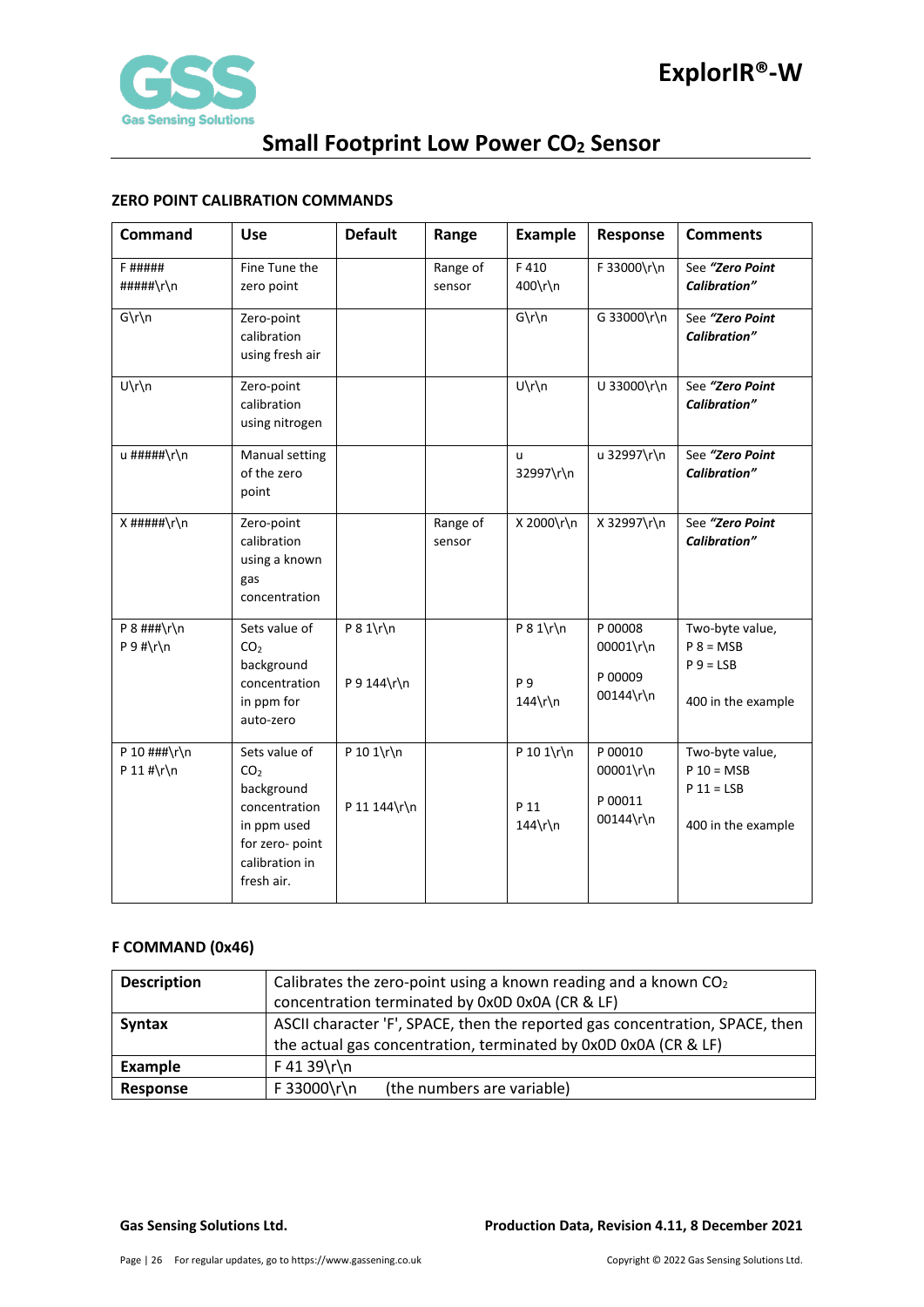

### <span id="page-26-0"></span>**G COMMAND (0x47)**

| <b>Description</b> | Calibrates the zero point assuming the sensor is in fresh air (typically<br>400ppm $CO2$ , but level can be set by user – see P commands.) |  |  |
|--------------------|--------------------------------------------------------------------------------------------------------------------------------------------|--|--|
| <b>Syntax</b>      | ASCII character 'G' terminated by 0x0D 0x0A (CR & LF)                                                                                      |  |  |
| <b>Example</b>     | $G\r\ln$                                                                                                                                   |  |  |
| Response           | G 33000\r\n<br>(the number is variable)                                                                                                    |  |  |

### <span id="page-26-1"></span>**U COMMAND (0x55)**

| <b>Description</b> | Calibrates the zero point assuming the sensor is in 0ppm $CO2$ such as |
|--------------------|------------------------------------------------------------------------|
|                    | nitrogen.                                                              |
| <b>Syntax</b>      | ASCII Character 'U' terminated by 0x0D 0x0A (CR & LF)                  |
| Example            | $U\$ n                                                                 |
| Response           | U 32767\r\n(the number is variable)                                    |

### <span id="page-26-2"></span>**u COMMAND (0x75)**

| <b>Description</b> | Forces a specific zero set point value.                                     |  |  |
|--------------------|-----------------------------------------------------------------------------|--|--|
|                    | Input value is scaled by CO <sub>2</sub> value multiplier, see '.' command. |  |  |
| <b>Syntax</b>      | ASCII character 'u', SPACE, then the gas concentration, terminated by 0x0D  |  |  |
|                    | 0x0A (CR & LF)                                                              |  |  |
| Example            | u 32767\r\n                                                                 |  |  |
| Response           | u 32767\r\n                                                                 |  |  |

### <span id="page-26-3"></span>**X COMMAND (0x58)**

| <b>Description</b> | Calibrates the zero point with the sensor in a known concentration of $CO2$ . |  |  |  |
|--------------------|-------------------------------------------------------------------------------|--|--|--|
|                    | Input value is scaled by CO <sub>2</sub> value multiplier, see '.' command.   |  |  |  |
| <b>Syntax</b>      | ASCII character 'X', SPACE, then the gas concentration, terminated by 0x0D    |  |  |  |
|                    | (CR & LF)                                                                     |  |  |  |
| Example            | X 1000\r\n                                                                    |  |  |  |
| Response           | X 33000\r\n<br>(the number is variable).                                      |  |  |  |

### <span id="page-26-4"></span>**P COMMAND - CO2 Level for Auto-zero**

| <b>Description</b> | Sets the value of $CO2$ in ppm used for auto-zero.                                       |
|--------------------|------------------------------------------------------------------------------------------|
|                    | Input value is scaled by CO <sub>2</sub> value multiplier, see '.' command.              |
| <b>Syntax</b>      | ASCII character 'P', SPACE, then 8, SPACE, then MSB terminated by 0x0D<br>0x0A (CR & LF) |
|                    |                                                                                          |
|                    | ASCII character 'P' then a space, then 9, then a space, then LSB terminated              |
|                    | by 0x0D 0x0A (CR & LF)                                                                   |
| <b>Example</b>     | $P 8 0 \rln$                                                                             |
|                    | $P$ 9 40\r\n                                                                             |
| <b>Response</b>    | P 00008 00000\r\n                                                                        |
|                    | P 00009 00040\r\n                                                                        |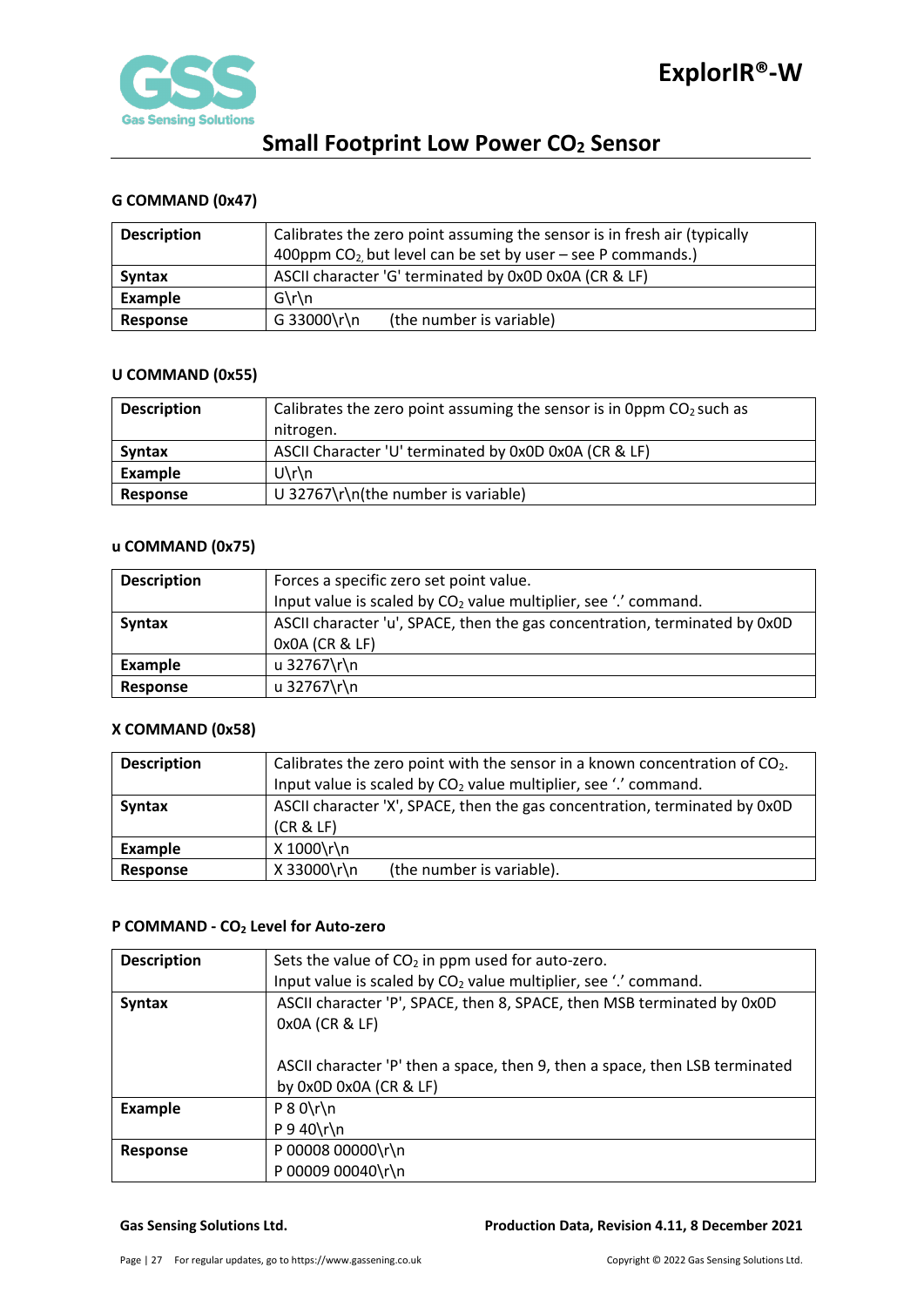

The value is entered as a two-byte word, MSB first.

MSB = Integer (Concentration/256) LSB = Concentration – (256\*MSB)

In the above example, target  $CO<sub>2</sub>$  background concentration is 400ppm.

MSB = Integer (400/256) = 1  $LSB = 400 - 256 = 144$ 

### <span id="page-27-0"></span>**P COMMAND – CO2 Level for Zero-Point Calibration**

| <b>Description</b> | Sets value of $CO2$ in ppm for zero-point calibration in fresh air.                       |
|--------------------|-------------------------------------------------------------------------------------------|
|                    | Input value is scaled by $CO2$ value multiplier, see '.' command.                         |
| <b>Syntax</b>      | ASCII character 'P', SPACE, then 10, SPACE, then MSB terminated by 0x0D<br>0x0A (CR & LF) |
|                    | ASCII character 'P', SPACE, then 11, SPACE, then LSB terminated by 0x0D<br>0x0A (CR & LF) |
| <b>Example</b>     | $P 10 7\$ r\                                                                              |
|                    | P 11 208\r\n                                                                              |
| <b>Response</b>    | $p 10 7\$ r $\n$                                                                          |
|                    | p 11 208\r\n                                                                              |

MSB = Integer (Concentration/256) LSB = Concentration – (256\*MSB)

In the above example, target zero-point  $CO<sub>2</sub>$  concentration is 2000ppm.

MSB = Integer (2000/256) = 7  $LSB = 2000 - (256 * MSB) = 208$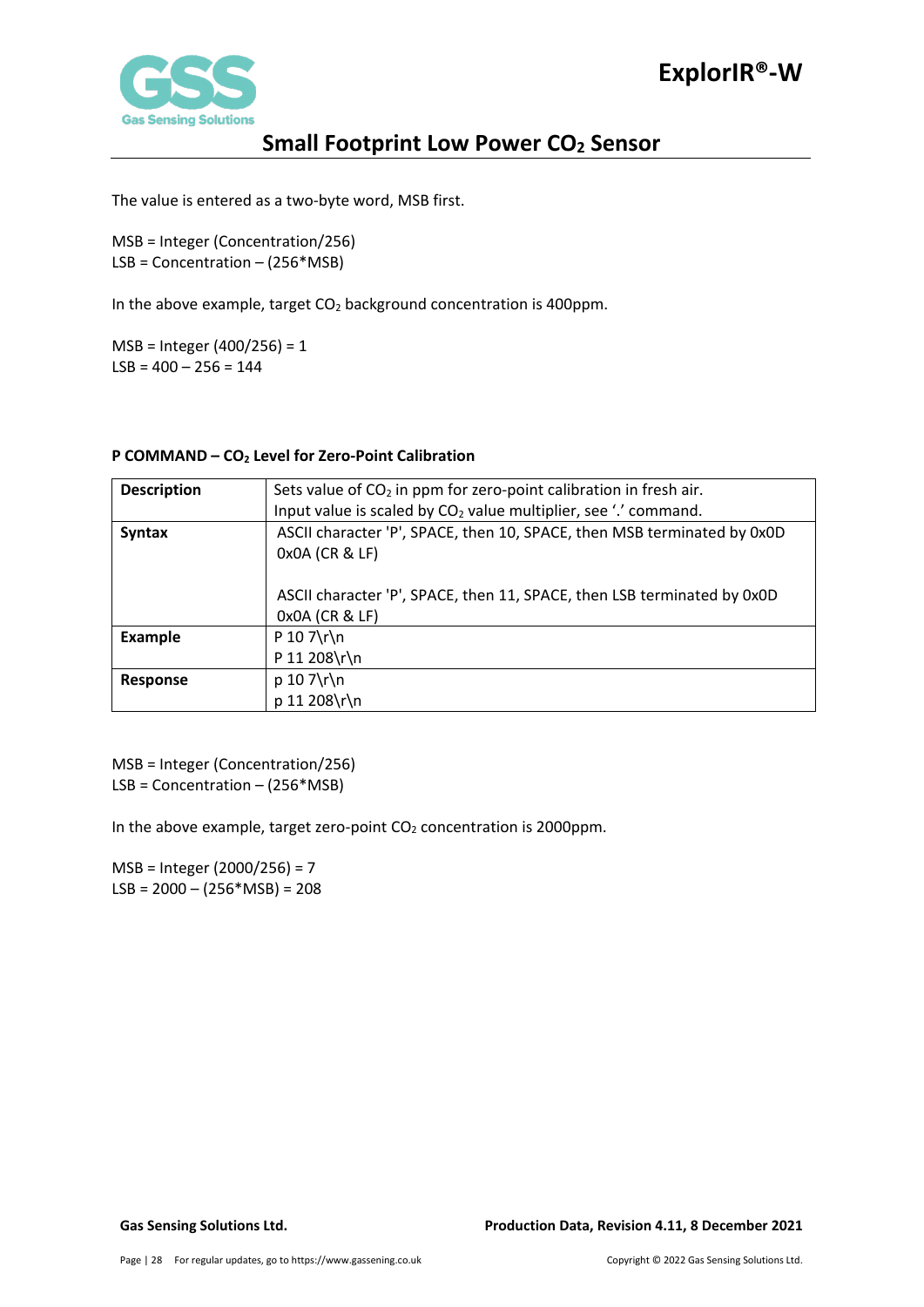

### <span id="page-28-0"></span>**AUTO-ZERO INTERVALS**

| <b>UART</b><br><b>Command</b> | <b>Use</b>                        | <b>Default</b> | Range      | Example       | Response      | <b>Comments</b>                |
|-------------------------------|-----------------------------------|----------------|------------|---------------|---------------|--------------------------------|
| @ #.# #.#\r\n                 | Auto-zero<br>interval<br>settings |                | $0 - 37.9$ | @ 1.0 8.0\r\n | @ 1.0 8.0\r\n | See "Auto-zero"<br>for details |

### <span id="page-28-1"></span>**@ COMMAND (0x40)**

| <b>Description</b> | Set the 'Initial Interval' and 'Regular Interval' for auto-zero events. |  |  |  |  |
|--------------------|-------------------------------------------------------------------------|--|--|--|--|
| <b>Syntax</b>      | ASCII character '@', SPACE, decimal, SPACE, decimal terminated by 0x0D  |  |  |  |  |
|                    | $0x0A$ (CR & LF)                                                        |  |  |  |  |
| Example            | @ 1.0 8.0\r\n                                                           |  |  |  |  |
| Response           | @ 1.0 8.0\r\n<br>(the number mirrors the input value)                   |  |  |  |  |

Both the initial interval and regular interval are given in days. Both must be entered with a decimal point and one figure after the decimal point. In the above example, the auto-zero interval is set to 8 days, and the initial interval set to 1 day.

- On this sensor type, auto-zero is disabled by default
- To enable auto-zero, send interval as required  $@1.08.0\$ r $\n\$ n
- To disable auto-zero, send *@ 0\r\n*
- To determine the auto-zero configuration, send  $@{\rceil}r{\rceil}n$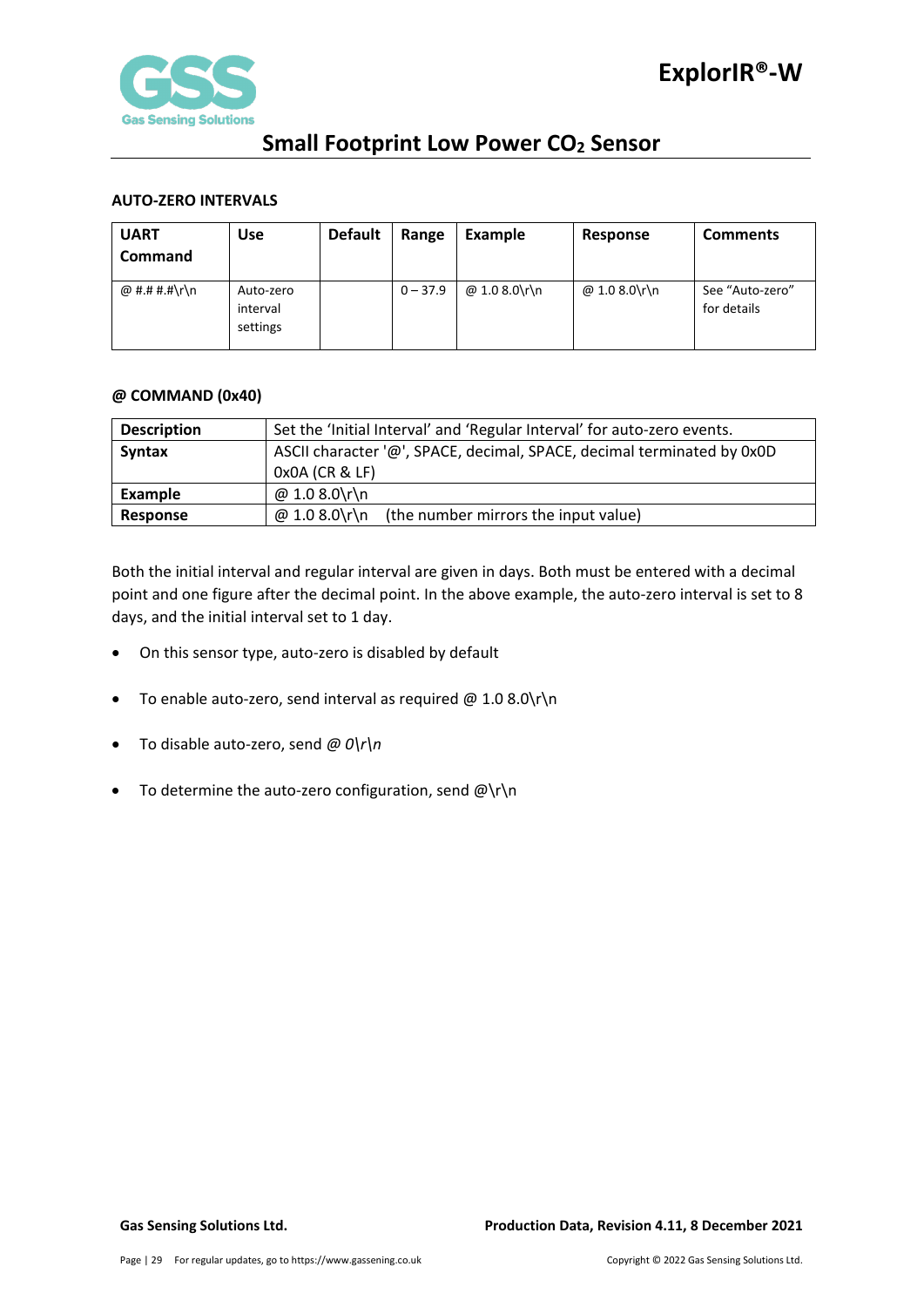

### <span id="page-29-0"></span>**PRESSURE AND CONCENTRATION COMPENSATION**

| <b>UART</b>   | <b>Use</b>                                                         | <b>Default</b> | Range   | Example       | Response    | <b>Comments</b>                                            |
|---------------|--------------------------------------------------------------------|----------------|---------|---------------|-------------|------------------------------------------------------------|
| Command       |                                                                    |                |         |               |             |                                                            |
| $S$ #####\r\n | Sets the pressure<br>and concentration<br>compensation value       | 8192           | 0-65536 | $S 8192\$ r\n | S 08192\r\n | See "Pressure and<br><b>Concentration</b><br>Compensation" |
| $s\$ n        | Returns the<br>pressure and<br>concentration<br>compensation value |                |         | $s\$ n        | s 08192\r\n | See "Pressure and<br><b>Concentration</b><br>Compensation" |

### <span id="page-29-1"></span>**S COMMAND (0x53)**

| <b>Description</b> | Set the 'Pressure and Concentration Compensation' value                |  |  |  |
|--------------------|------------------------------------------------------------------------|--|--|--|
| <b>Syntax</b>      | ASCII character 'S', SPACE, decimal, terminated by 0x0D 0x0A (CR & LF) |  |  |  |
| Example            | S 8192\r\n                                                             |  |  |  |
| Response           | S 08192\r\n<br>(the number mirrors the input value)                    |  |  |  |

### <span id="page-29-2"></span>**s COMMAND (0x73)**

| <b>Description</b> | Reports the 'Pressure and Concentration Compensation' value. |  |  |  |
|--------------------|--------------------------------------------------------------|--|--|--|
| <b>Syntax</b>      | ASCII Character 's', terminated by 0x0D 0x0A (CR & LF)       |  |  |  |
| Example            | $s\ln n$                                                     |  |  |  |
| <b>Response</b>    | s 8192\r\n                                                   |  |  |  |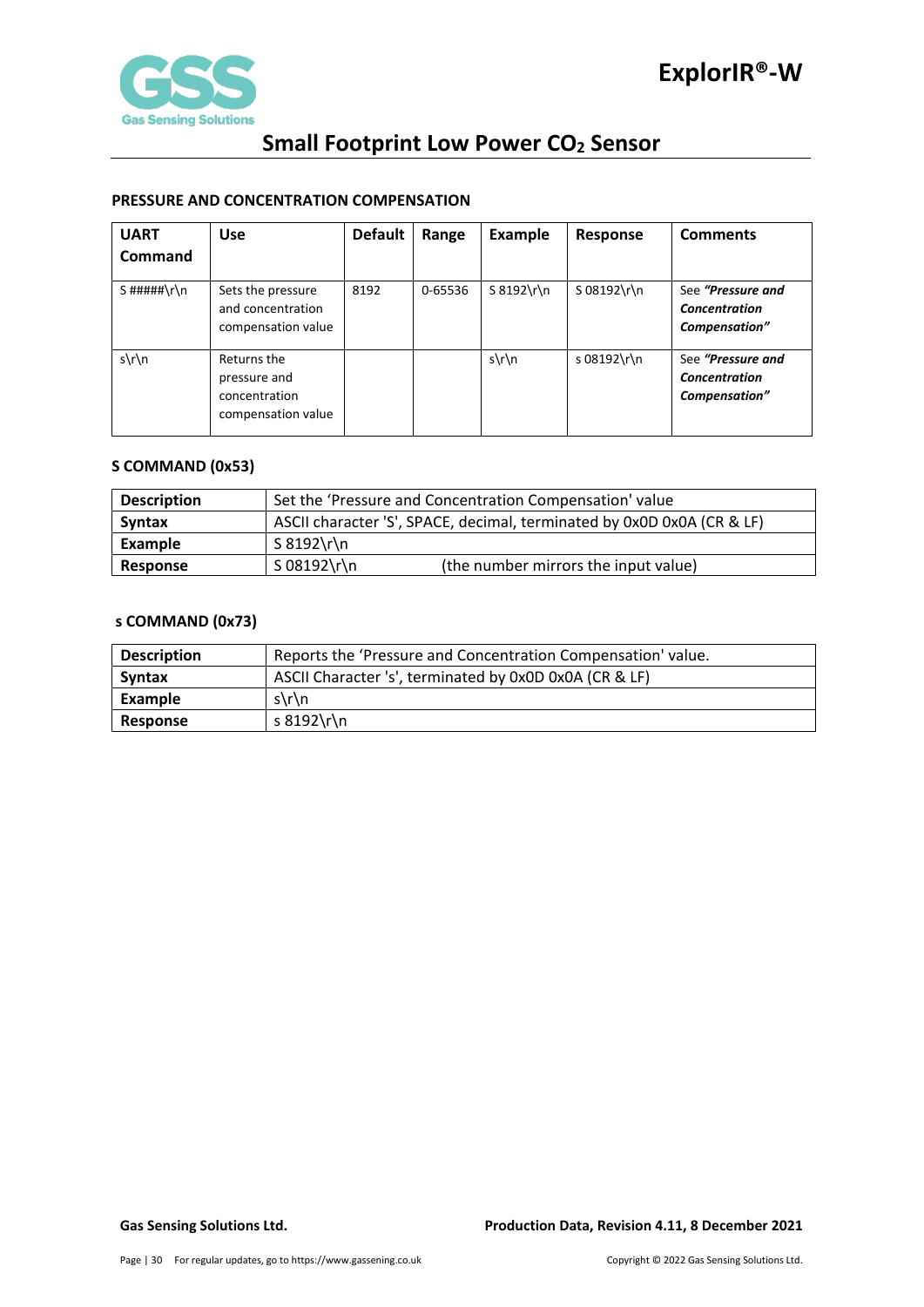

### <span id="page-30-0"></span>**MEASUREMENT DATA OUTPUTS**

The sensor can send multiple fields of data as a single string. Up to five data fields can be transmitted, programmable by the user. The number of fields and the type of data to be transmitted is defined by the "Mask Value" setting.

The output data format is as follows. Each field is identified by the Data Field Identifier character, followed by a space, followed by the five-digit number indicating the value of the parameter.

| <b>Data Parameter</b>             | Data Field        | <b>Mask</b>    | <b>Description</b>                          |
|-----------------------------------|-------------------|----------------|---------------------------------------------|
|                                   | <b>Identifier</b> | Value          |                                             |
| Humidity                          | н                 | 4096           | Humidty value of the environment around     |
|                                   |                   |                | the sensor                                  |
| D digitally filtered              | d                 | 2048           | Reports a value related to the normalized   |
|                                   |                   |                | LED signal strength (smoothed)              |
| D unfiltered                      | D                 | 1024           | Reports a value related to the normalized   |
|                                   |                   |                | LED signal strength                         |
| Zero Set Point                    | h                 | 256            | Reports a value related to the normalized   |
|                                   |                   |                | LED signal strength                         |
| Sensor Temperature                | $\vee$            | 128            | Reports a value that varies inversely with  |
| (unfiltered)                      |                   |                | the sensor temperature.                     |
| Temperature                       | T                 | 64             | Reports a true temperature value of the     |
|                                   |                   |                | environment around the sensor               |
| LED Signal (digitally             | $\Omega$          | 32             | Reports a value that gives an indication of |
| filtered)                         |                   |                | the LED signal strength (smoothed)          |
| LED Signal (unfiltered)           | O                 | 16             | Reports a value that gives an indication of |
|                                   |                   |                | the LED signal strength.                    |
| Sensor Temperature                | $\mathsf{V}$      | 8              | Reports a value that varies inversely with  |
| (filtered)                        |                   |                | the sensor temperature. (smoothed)          |
| CO <sub>2</sub> Output (Filtered) | Z                 | 4              | Filtered CO <sub>2</sub> reading            |
| $CO2$ Output                      | z                 | $\overline{2}$ | Raw CO <sub>2</sub> reading, unfiltered     |
| (Unfiltered)                      |                   |                |                                             |

| <b>UART</b><br>Command | <b>Use</b>                                                                                          | <b>Default</b> | Range | Example                                  | Response    | <b>Comments</b>                                                         |
|------------------------|-----------------------------------------------------------------------------------------------------|----------------|-------|------------------------------------------|-------------|-------------------------------------------------------------------------|
| M #####\r\n            | Sets the number of<br>measurement data<br>types output by<br>the sensor. #####<br>is the mask value | M 04164\r\n    |       | See<br>"Measurem<br>ent Data<br>Outputs" | M #####\r\n | Sets the number of<br>measurement data<br>types output by<br>the sensor |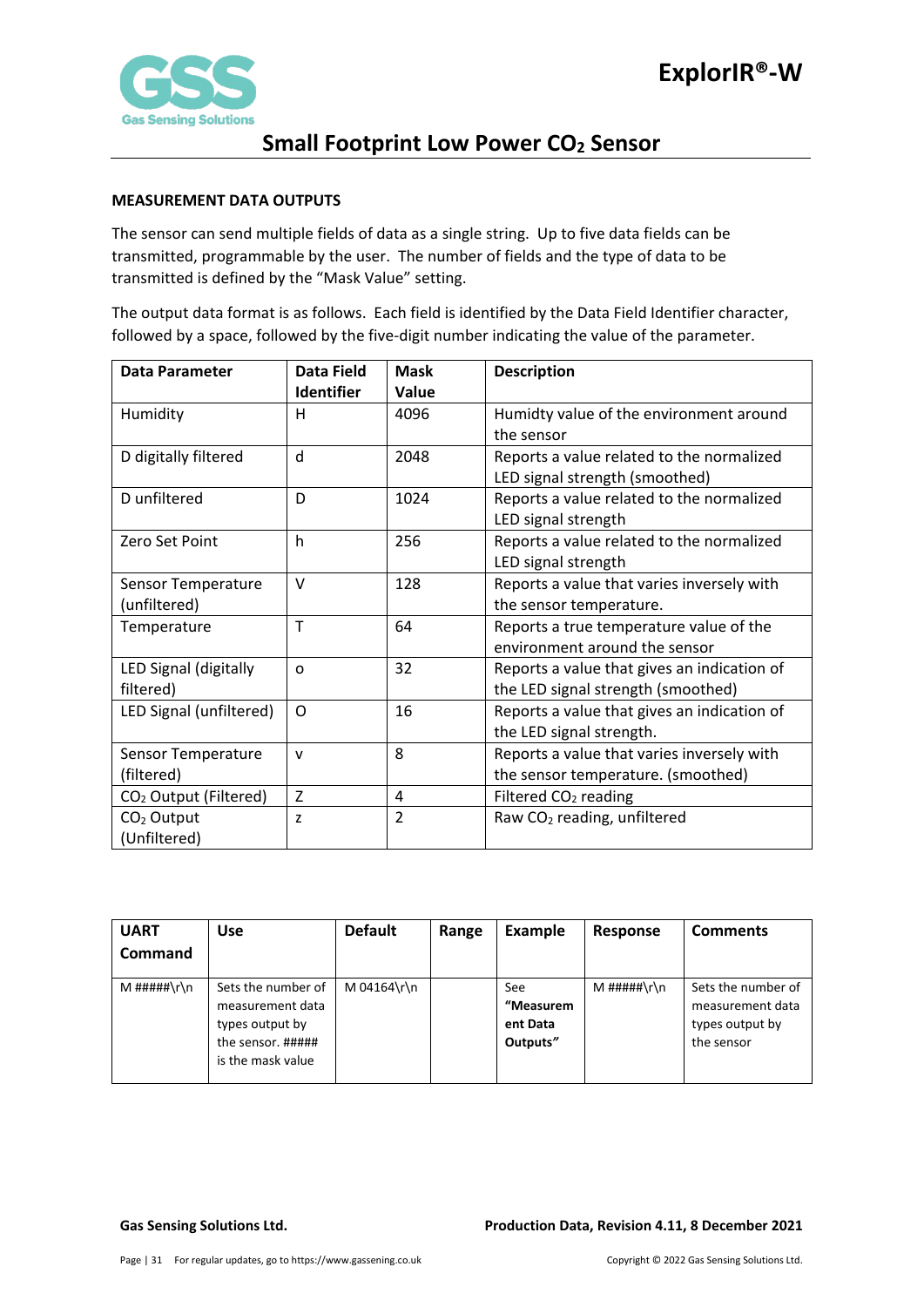

The required mask value is the sum of the 'Mask Value' for each field required. To output filtered and unfiltered  $CO<sub>2</sub>$  data, set M=6.

To output the temperature, humidity and  $CO<sub>2</sub>$  measurements, set M = 4164 (send M 4164\r\n).

The output string will be: H 12345 T 12345 Z 00010\r\n

### <span id="page-31-0"></span>**M COMMAND**

| <b>Description</b> | Sets the type and number of data outputs                                  |  |  |  |  |
|--------------------|---------------------------------------------------------------------------|--|--|--|--|
| <b>Syntax</b>      | ASCII character 'M', SPACE, up to 5 digit number, terminated by 0x0D 0x0A |  |  |  |  |
|                    | (CR & E)                                                                  |  |  |  |  |
| Example            | M 04164\r\n                                                               |  |  |  |  |
| Response           | M 04164\r\n                                                               |  |  |  |  |

### <span id="page-31-1"></span>**Q COMMAND**

| <b>Description</b> | Reports the latest output data fields defined by 'M'   |  |  |  |  |
|--------------------|--------------------------------------------------------|--|--|--|--|
| Syntax             | ASCII character 'Q', terminated by 0x0D 0x0A (CR & LF) |  |  |  |  |
| Example            | $Q\Gamma$                                              |  |  |  |  |
| Response           | H 12345 T 12345 Z 00010\r\n                            |  |  |  |  |

### <span id="page-31-2"></span>**SERIAL NUMBER AND FIRMWARE VERSION**

| <b>UART</b>    | <b>Use</b>                                                   | <b>Default</b> | Range | <b>Example</b> | Response             | <b>Comments</b> |
|----------------|--------------------------------------------------------------|----------------|-------|----------------|----------------------|-----------------|
| <b>Command</b> |                                                              |                |       |                |                      |                 |
| Y\r\n          | Return<br>firmware<br>version and<br>sensor serial<br>number |                |       | Y\r\n          | Returns two<br>lines |                 |

### *Y COMMAND (0x59)*

| <b>Description</b> | The present version string for the firmware and serial number of the sensor. |  |  |  |  |  |
|--------------------|------------------------------------------------------------------------------|--|--|--|--|--|
| <b>Syntax</b>      | ASCII character 'Y', terminated by 0x0d 0x0a (CR & LF)                       |  |  |  |  |  |
| Example            | $Y\r\ln$                                                                     |  |  |  |  |  |
| <b>Response</b>    | Y, Aug 25 2021, 14: 19: 56, LP 15132<br>B 528148 00000                       |  |  |  |  |  |
|                    | Where;                                                                       |  |  |  |  |  |
|                    | Aug 25 2021,14:19:56 is the firmware compile date and time                   |  |  |  |  |  |
|                    | LP15132 is the firmware revision                                             |  |  |  |  |  |
|                    | 528148 is the sensor ID                                                      |  |  |  |  |  |

N.B. This command returns two lines split by a carriage return line feed and terminated by a carriage return line feed.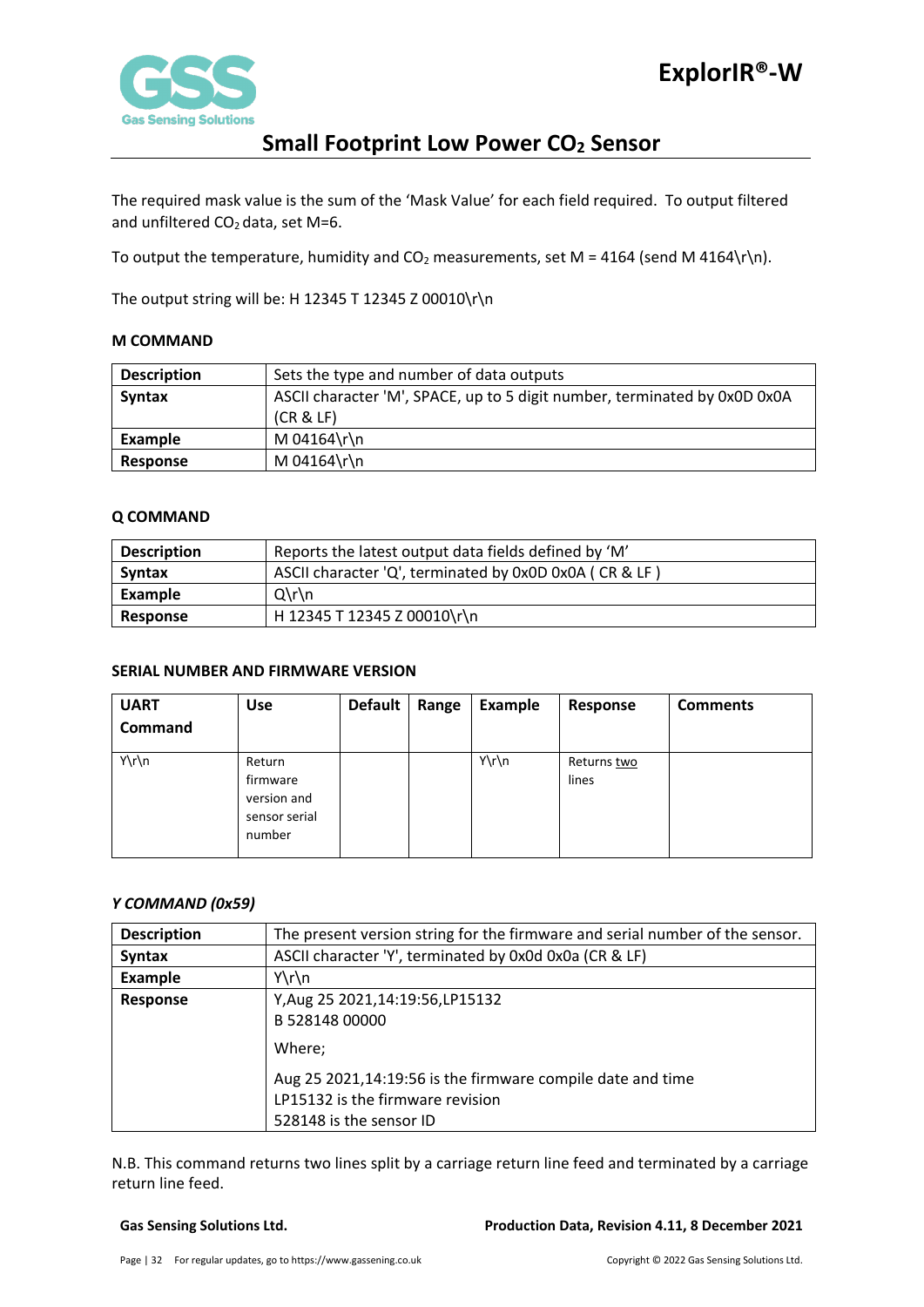

### <span id="page-32-0"></span>**CONNECTION DIAGRAM FOR UART INTERFACE**

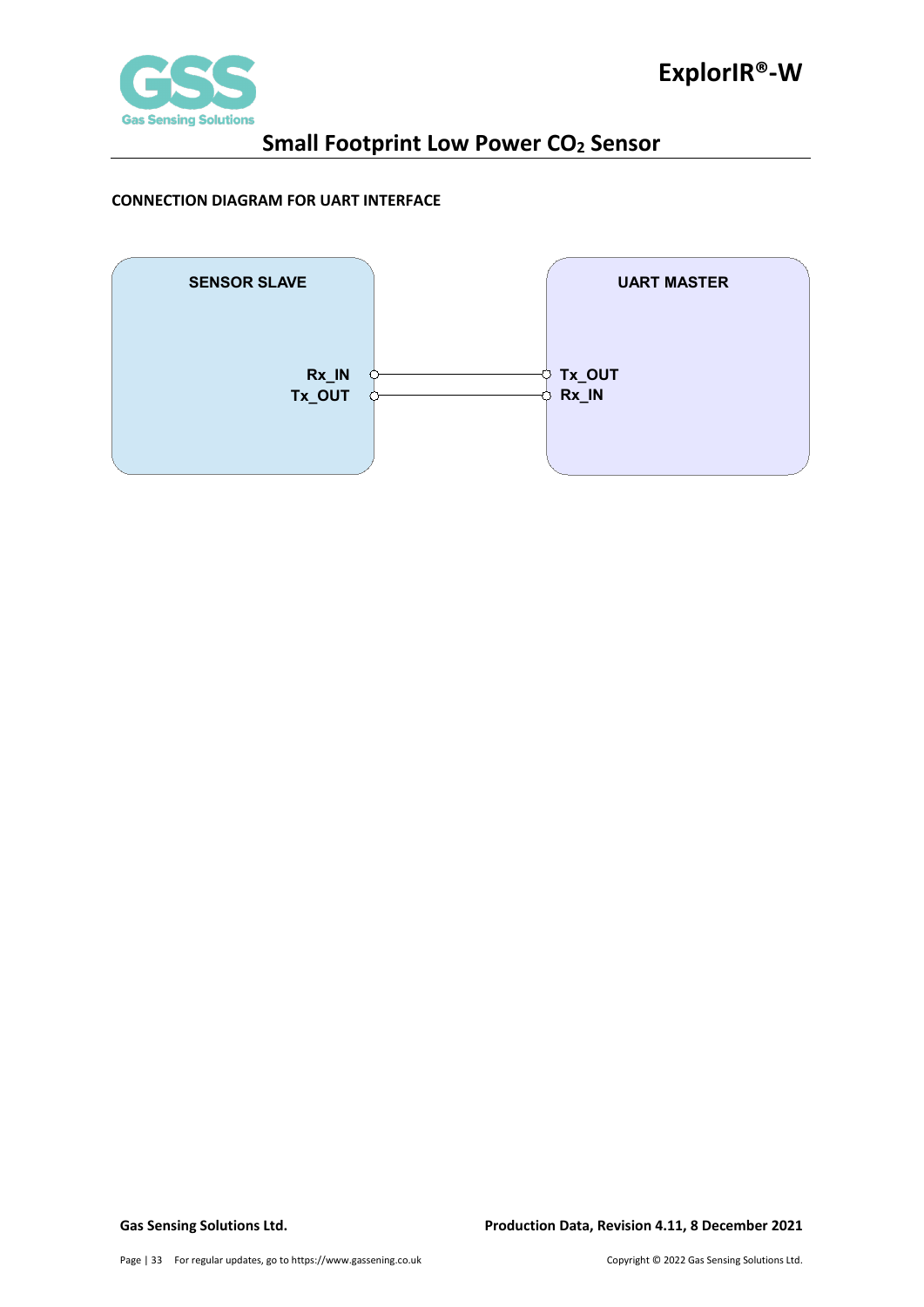

### <span id="page-33-0"></span>**IMPORTANT NOTICE**

Gas Sensing Solutions Ltd. (GSS) products and services are sold subject to GSS's terms and conditions of sale, delivery and payment supplied at the time of order acknowledgement. GSS warrants performance of its products to the specifications in effect at the date of shipment. GSS reserves the right to make changes to its products and specifications or to discontinue any product or service without notice.

Customers should therefore obtain the latest version of relevant information from GSS to verify that the information is current. Testing and other quality control techniques are utilised to the extent GSS deems necessary to support its warranty. Specific testing of all parameters of each device is not necessarily performed unless required by law or regulation. In order to minimise risks associated with customer applications, the customer must use adequate design and operating safeguards to minimise inherent or procedural hazards. GSS is not liable for applications assistance or customer product design. The customer is solely responsible for its selection and use of GSS products. GSS is not liable for such selection or use nor for use of any circuitry other than circuitry entirely embodied in a GSS product.

GSS products are not intended for use in life support systems, appliances, nuclear systems, or systems where malfunction can reasonably be expected to result in personal injury, death or severe property or environmental damage. Any use of products by the customer for such purposes is at the customer's own risk.

GSS does not grant any licence (express or implied) under any patent right, copyright, mask work right or other intellectual property right of GSS covering or relating to any combination, machine, or process in which its products or services might be or are used. Any provision or publication of any third party's products or services does not constitute GSS's approval, licence, warranty, or endorsement thereof. Any third party trademarks contained in this document belong to the respective third party owner.

Reproduction of information from GSS datasheets is permissible only if reproduction is without alteration and is accompanied by all associated copyright, proprietary and other notices (including this notice) and conditions. GSS is not liable for any unauthorised alteration of such information or for any reliance placed thereon.

Any representations made, warranties given, and/or liabilities accepted by any person which differ from those contained in this datasheet or in GSS's standard terms and conditions of sale, delivery and payment are made, given and/or accepted at that person's own risk. GSS is not liable for any such representations, warranties, or liabilities or for any reliance placed thereon by any person.

### <span id="page-33-1"></span>**ADDRESS**

Gas Sensing Solutions Ltd. Grayshill Road Cumbernauld G68 9HQ United Kingdom